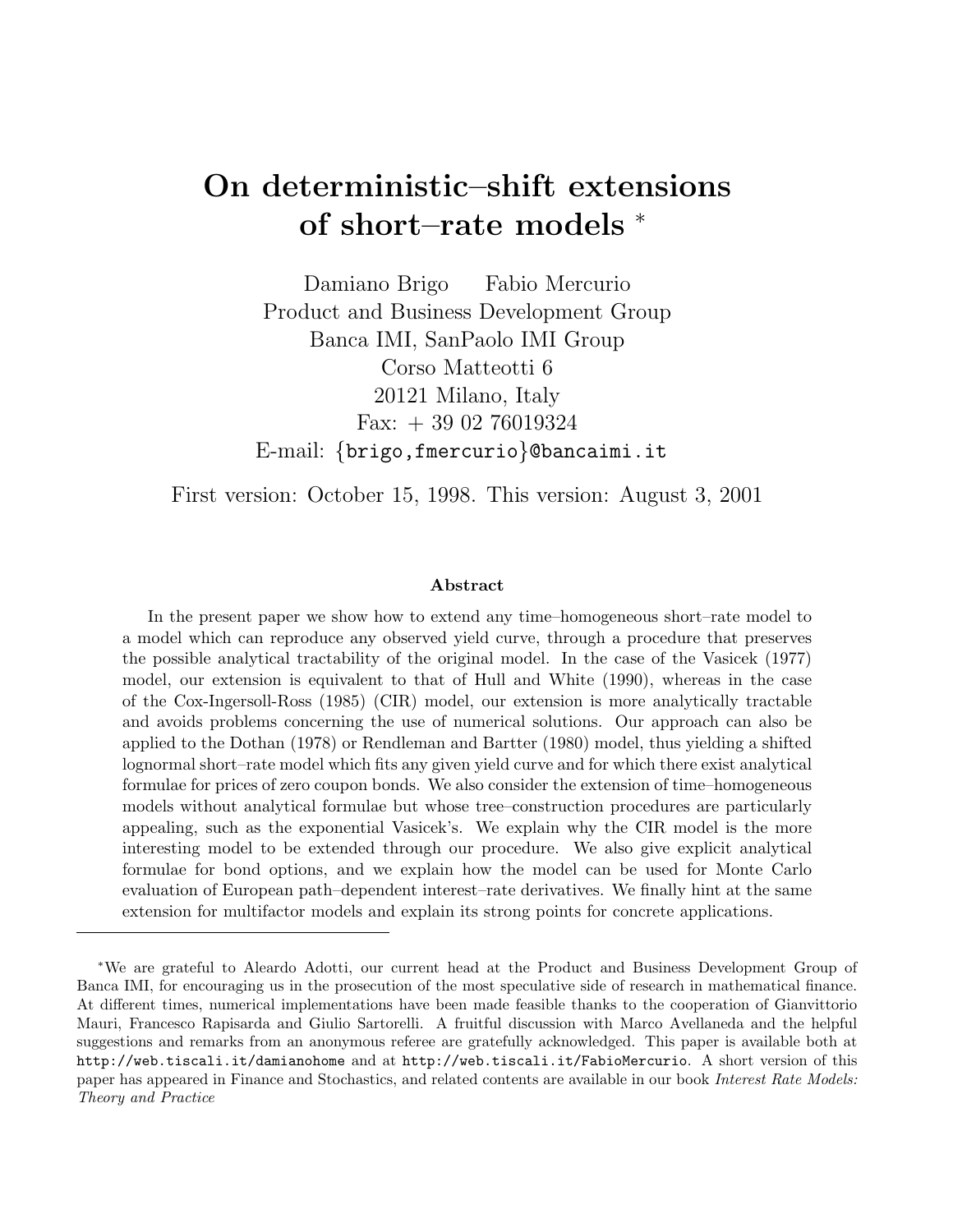#### Keywords

Short–rate models, Analytical tractability, Yield–Curve fitting, Vasicek's model, Dothan's model, Cox-Ingersoll-Ross' model, Longstaff and Schwartz's model, Monte Carlo evaluation.

### 1 Introduction

The issue of pricing interest-rate derivatives has been addressed by the financial literature in a number of different ways. One of the oldest approaches is based on modelling the evolution of the instantaneous spot interest rate (shortly referred to as "short rate") and goes back to Merton (1973) and especially to Vasicek (1977). In both works, this rate is assumed to be normally distributed, thus having the theoretical possibility to become negative. To overcome this drawback, Dothan (1978) and Rendleman and Bartter (1980) proposed a lognormal distribution for the instantaneous spot interest rate. Cox, Ingersoll and Ross (1985) (CIR) proposed instead a noncentral chi-square distribution. All these models are "endogenous term structure" models, in that the initial term structure of interest rates is an output of the model rather than an input as observed in the financial market. This problem has been addressed in the continuous-time limit of the Ho and Lee (1986) model derived by Dybvig (1988) or Jamshidian (1988), in the Hull and White (1990) model and in the Black and Karasinski (1991) model, among others. In particular, Hull and White (1990) proposed extensions of both the Vasicek (1977) model and the Cox, Ingersoll and Ross (1985) model. However, while the first extension is quite natural and analytically tractable, the latter is less straighforward. In fact, the Hull and White extended CIR is not always capable to exactly fit an observed term structure of interest rates, and its analytical tractability can be easily questioned.

In this paper, we propose a simple method to extend any time–homogeneous short–rate model, so as to exactly reproduce any observed term structure of interest rates while preserving the possible analytical tractability of the original model. In the case of the Vasicek (1977) model, our extension is perfectly equivalent to that of Hull and White (1990). In the case of the Cox-Ingersoll-Ross (1985) model, instead, our extension is more analytically tractable and avoids problems concerning the use of numerical solutions. We are in fact able to exactly fit any observed term structure of interest rates and to derive analytical formulae both for pure discount bonds and for European bond options. The unique drawback is that in principle we can guarantee the positivity of rates only through restrictions on the paramters which might worsen the quality of the calibration to caps/floors or swaption prices.

The CIR model is the most relevant case to which our procedure can be applied. Indeed, our extension yields the unique short–rate model, to the best of our knowledge, featuring the following three properties:

- exact fit of any observed term structure;
- analytical formulae for bond prices, bond option prices, swaptions and caps prices;
- the distribution of the istantaneous spot rate has tails which are fatter than in the Gaussian case and, through restriction on the parameters, it is always possible to guarantee positive rates without worsening the volatility calibration in most situations.

Moreover, one further property of our extended model is that the term structure is affine in the short rate. The above uniqueness is the reason why we devote more space to the CIR case. We also explain how this model can be used (and has been used by us) for Monte Carlo evaluation of european path–dependent interest–rate derivatives.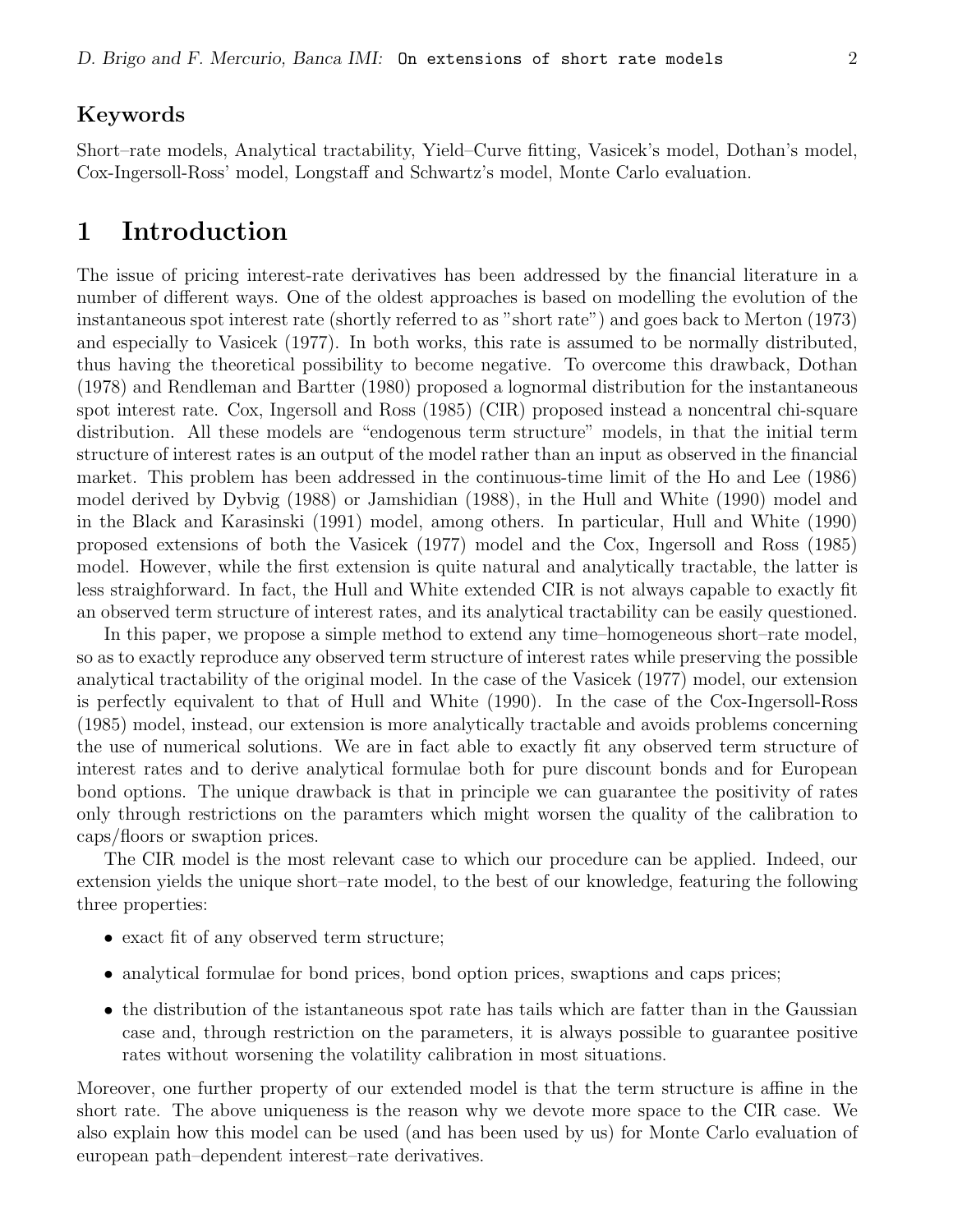Our extension procedure is also applied to the Dothan (1978) model (equivalently the Rendleman and Bartter (1980) model), thus yielding a shifted lognormal short–rate model which fits any given yield curve and for which there exist analytical formulae for zero coupon bonds.

Though conceived for analytically tractable models, the method we propose in this paper can be employed to extend more general time-homegenous models. As a clarification, we consider the example of an original short rate process that evolves as the exponential of a time-homegenous Ornstein-Uhlenbeck process (shortly referred to as "exponential Vasicek"). The only requirement that is needed in general is a numerical procedure for pricing interest rate derivatives under the original model.

It should be remarked that our approach is similar to those of Scott (1995), Dybvig (1997), and Avellaneda and Newman (1998). However, our analysis is richer in details and in the implications being considered. Our model seems also to be related to the Schmidt (1997) framework, even though in such a framework one works with the squared Gaussian model rather than with the general CIR dynamics.

A final remark is due to the fact that modelling the instantaneous spot rate seems somehow anachronistic as far as the theory of interest rates is concerned. Most recent works dealt in fact first with the modelling of instantaneous forward rates (e.g., Heath, Jarrow and Morton (1992) (HJM)) and later on with forward Libor or swap rates (Miltersen, Sandmann and Sondermann (1997), Brace, Gatarek and Musiela (1997), and Jamshidian (1997)). However, the spot-rate approach is still quite popular among practitioners both for pricing interest rate derivatives and for risk management purposes, and represents the most commonly used type of dynamical stochastic model for interest rates. There are several reasons why this happens. In particular, the reasons for which the HJM appoach is not substantially–preferable to modelling the short rate evolution have been outlined in Rogers (1995).

The paper is structured as follows. Section 2 defines an analytically tractable time–homogenous model and describes the extension we propose in this paper. Section 3 derives zero-coupon bond prices in the new model and analyzes the issue of fitting the current term structure of interest rates. Section 4 derives zero-coupon bond option prices in the new model. Section 5 derives the forward–measure dynamics. Section 6 deals with the first application of our extension procedure, namely the Vasicek (1977) case. Section 7 considers the extension in the case of the Cox-Ingersoll-Ross (1985) model. Sections 8 and 9 deal respectively with the extensions of the Dothan (1978) and the "exponential Vasicek" models. Section 10 hints at the extension of multifactor models, and presents the most relevant advantages of such extension for concrete applications. Section 11 concludes the paper.

#### 2 The basic assumptions

On a filtered probability space  $(\Omega^x, \mathcal{F}^x, \mathbb{F}^x, Q^x)$ ,  $\mathbb{F}^x = {\{\mathcal{F}^x_t : t \geq 0\}}$ , we consider a given timehomogeneous stochastic process, whose dynamics is expressed by:

$$
dx_t^{\alpha} = \mu(x_t^{\alpha}; \alpha)dt + \sigma(x_t^{\alpha}; \alpha)dW_t,
$$
\n(1)

where  $x_0^{\alpha}$  is a given real number,  $\alpha = {\alpha_1, \ldots, \alpha_n} \in \mathbb{R}^n$ ,  $n \geq 1$ , is a vector of parameters, W is a standard Brownian motion and  $\mu$  and  $\sigma$  are sufficiently well behaved real functions. We set  $\mathcal{F}_t^x$  to be the sigma-field generated by  $x^{\alpha}$  up to time t.

We assume that the process  $x^{\alpha}$  describes the evolution of the instantaneous spot interest rate under the risk-adjusted martingale measure, and refer to this model as to the "reference model".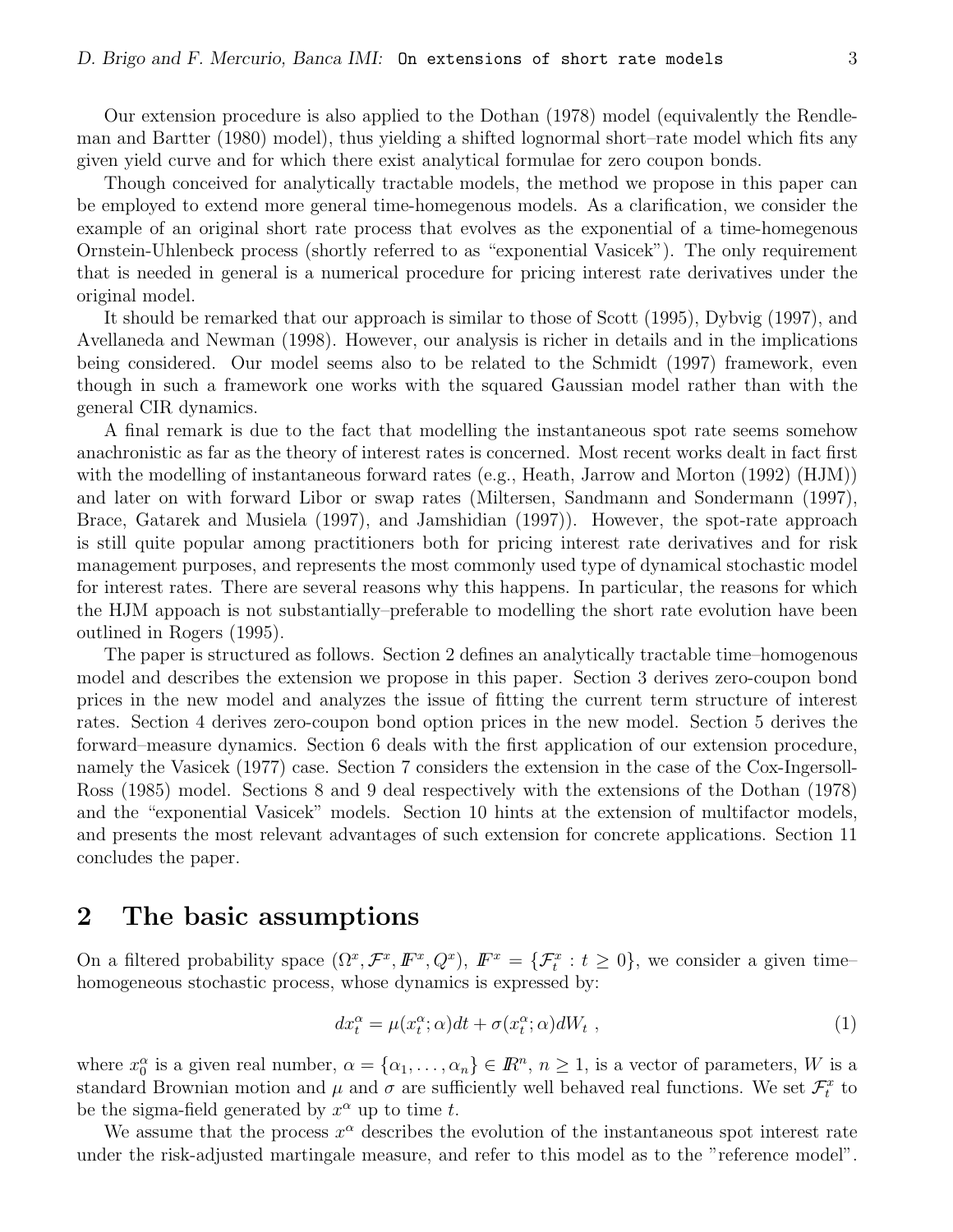We denote by  $P^{x}(t, T)$  the price at time t of a zero–coupon bond maturing at T and with unit face value, so that

$$
P^{x}(t,T) = E^{x} \left\{ \exp \left[ - \int_{t}^{T} x_{s}^{\alpha} ds \right] | \mathcal{F}_{t}^{x} \right\},\,
$$

where  $E^x$  denotes the expectation under the risk-adjusted measure  $Q^x$ .

We also assume that there exists an explicit real function  $\Pi^x$ , defined on a suitable subset of  $\mathbb{R}^{n+3}$ , such that

$$
P^{x}(t,T) = \Pi^{x}(t,T,x_t^{\alpha};\alpha).
$$
\n(2)

The best known examples of spot–rate models satisfying our assumptions are the Vasicek (1977) model, the Dothan (1978) model and the Cox-Ingersoll-Ross (1985) model.

Let us now denote by  $R^x(t,T)$  the continously compounded spot-interest rate at time t for an investment maturing at time T, i.e.,

$$
R^{x}(t,T) = -\frac{\ln P^{x}(t,T)}{T-t} = -\frac{\ln \Pi^{x}(t,T,x_t^{\alpha};\alpha)}{T-t} =: \rho^{x}(t,T,x_t^{\alpha};\alpha).
$$

Models like (1) are typical examples of models with endogenous term structure of interest rates. This means that the initial term structure  $T \mapsto \rho^x(0,T,x_0^{\alpha};\alpha)$  does not necessarily match the term structure of interest rates observed in the market, no matter how the parameter vector  $\alpha$ is chosen. In practice, finding a particular  $\alpha$  by calibration of the model to the observed term structure of interest rates can produce a very poor fit, also because some typical shapes, like that of an inverted yield curve, may not be reproduced by the model. The necessity to overcome this drawback, especially to consistently price interest-rate derivatives, led to the introduction of models with time–dependent coefficients. In particular, the Hull-White (1990) "Extended Vasicek" model extends a model like (1) by exactly fitting the observed term structure of interest rates.

In this paper, we propose a simple approach for extending a time-homogenous spot-rate model (1), in such a way that our extended version preserves the analytical tractability of the initial model.<sup>1</sup>

Precisely, we assume we are given a new filtered probability space  $(\Omega, \mathcal{F}, \mathbb{F}, Q)$ ,  $\mathbb{F} = {\mathcal{F}_t : t \geq 0}$ on which the new instantaneous short rate is defined by

$$
r_t = x_t + \varphi(t; \alpha) , \quad t \ge 0,
$$
\n<sup>(3)</sup>

where x is a stochastic process that has under Q the same dynamics as  $x^{\alpha}$  under  $Q^{x}$ , and  $\varphi$  is a deterministic function, depending on the parameter vector  $(\alpha, x_0)$ , that is integrable on closed intervals. Notice that  $x_0$  is one more parameter at our disposal: We are free to select its value as long as

$$
\varphi(0;\alpha)=r_0-x_0.
$$

The function  $\varphi$  can be chosen so as to fit exactly the initial term structure of interest rates. We set  $\mathcal{F}_t$  to be the sigma-field generated by x up to time t.

We notice that the process r depends on the parameters  $\alpha_1, \ldots, \alpha_n, x_0$  both through the process x and through the function  $\varphi$ . As a common practice, we can determine  $\alpha_1, \ldots, \alpha_n, x_0$  by calibrating the model to the current term structure of volatilities, fitting for example caps and floors or a few swaptions prices.

<sup>1</sup>We found out at a later time that a similar idea has been developed independently by Dybvig (1997), and by Avellaneda and Newman (1998). In their works, both Dybvig (1997) and Avellaneda and Newman (1998) refer to the term  $\varphi$  as to the "fudge" factor.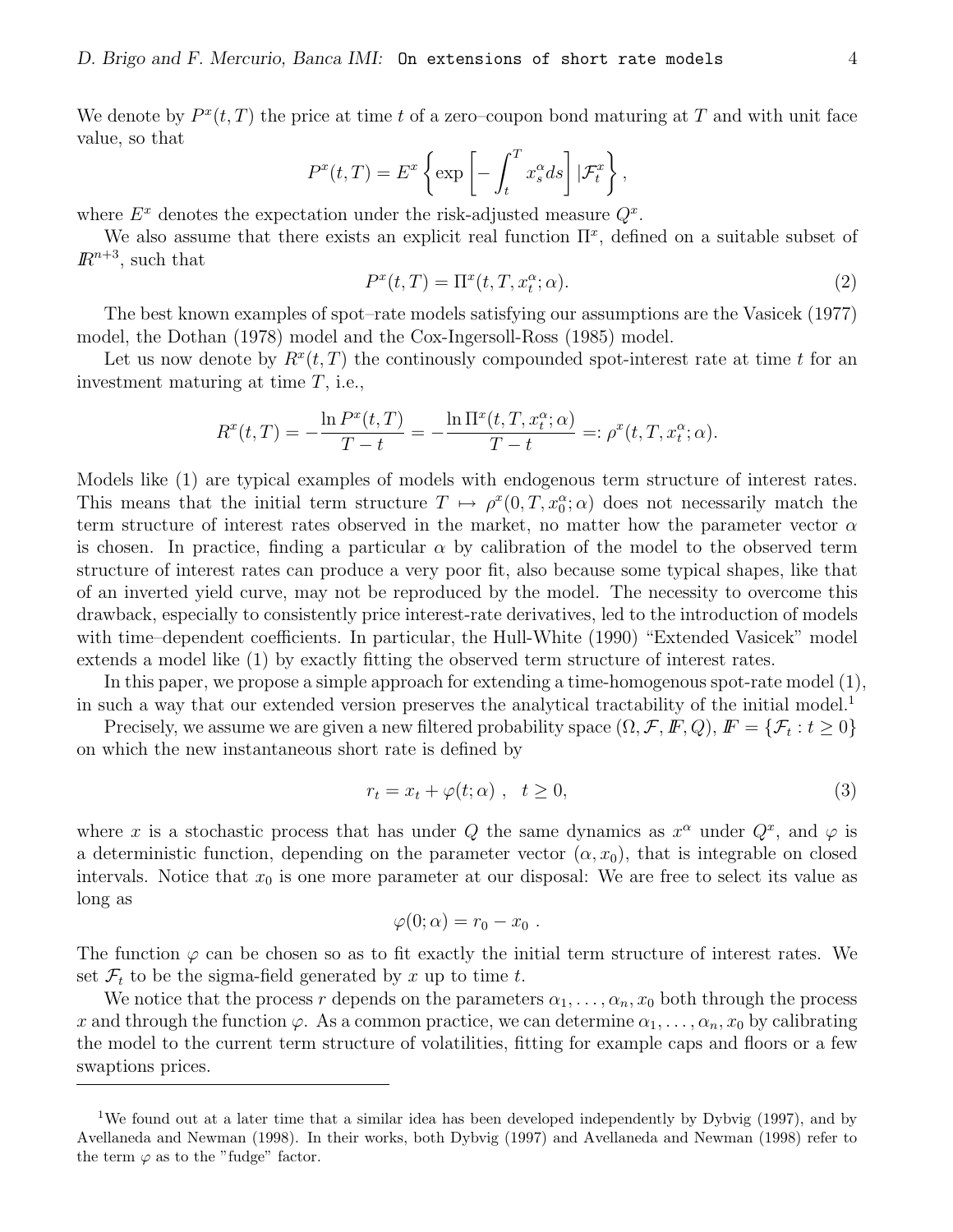Notice that, if  $\varphi$  is differentiable, the stochastic differential equation for the short–rate process  $(3)$  is,

$$
d\ r_t = \left[\frac{d\varphi(t;\alpha)}{dt} + \mu(r_t - \varphi(t;\alpha);\alpha)\right]dt + \sigma(r_t - \varphi(t;\alpha);\alpha)dW_t.
$$

Since in case of time–homogeneous coefficients an affine term structure in the short–rate is equivalent to affine drift and squared diffusion coefficients (see for example Björk  $(1997)$  or Duffie  $(1996)$ ), we deduce immediately that if the reference model has an affine term structure so does the extended model.

### 3 Fitting the initial term structure of interest rates

Definition (3) immediately leads to the following.

**Theorem 3.1.** The price at time t of a zero–coupon bond maturing at  $T$  and with unit face value is

$$
P(t,T) = \exp\left[-\int_t^T \varphi(s;\alpha)ds\right] \Pi^x(t,T,r_t-\varphi(t;\alpha);\alpha). \tag{4}
$$

*Proof.* Denoting by  $E$  the expectation under the measure  $Q$ , we simply have to notice that

$$
P(t,T) = E\left\{\exp\left[-\int_t^T (x_s + \varphi(s;\alpha))ds\right]|\mathcal{F}_t\right\}
$$
  
=  $\exp\left[-\int_t^T \varphi(s;\alpha)ds\right]E\left\{\exp\left[-\int_t^T x_s ds\right]|\mathcal{F}_t\right\}$   
=  $\exp\left[-\int_t^T \varphi(s;\alpha)ds\right]\Pi^x(t,T,x_t;\alpha),$ 

where in the last step we use the equivalence of the dynamics of x under  $Q$  and  $x^{\alpha}$  under  $Q^{x}$ .  $\Box$ 

In the following, when we refer to zero–coupon bonds, we always assume a unit face value.

Let us now assume that the term structure of discount factors that is currently observed in the market is given by the sufficiently smooth function  $t \mapsto P^{M}(0, t)$ .

If we denote by  $f^x(0,t;\alpha)$  and  $f^M(0,t)$  the instantaneous forward rates at time 0 for a maturity t associated respectively to the bond prices  $\{P^x(0,t): t \ge 0\}$  and  $\{P^M(0,t): t \ge 0\}$ , i.e.,

$$
f^{x}(0, t; \alpha) = -\frac{\partial \ln P^{x}(0, t)}{\partial t} = -\frac{\partial \ln \Pi^{x}(0, t, x_{0}; \alpha)}{\partial t},
$$

$$
f^{M}(0, t) = -\frac{\partial \ln P^{M}(0, t)}{\partial t},
$$

we then have the following.

**Corollary 3.2.** The model (3) fits the currently observed term structure of discount factors if and only if

$$
\varphi(t;\alpha) = \varphi^*(t;\alpha) := f^M(0,t) - f^x(0,t;\alpha),\tag{5}
$$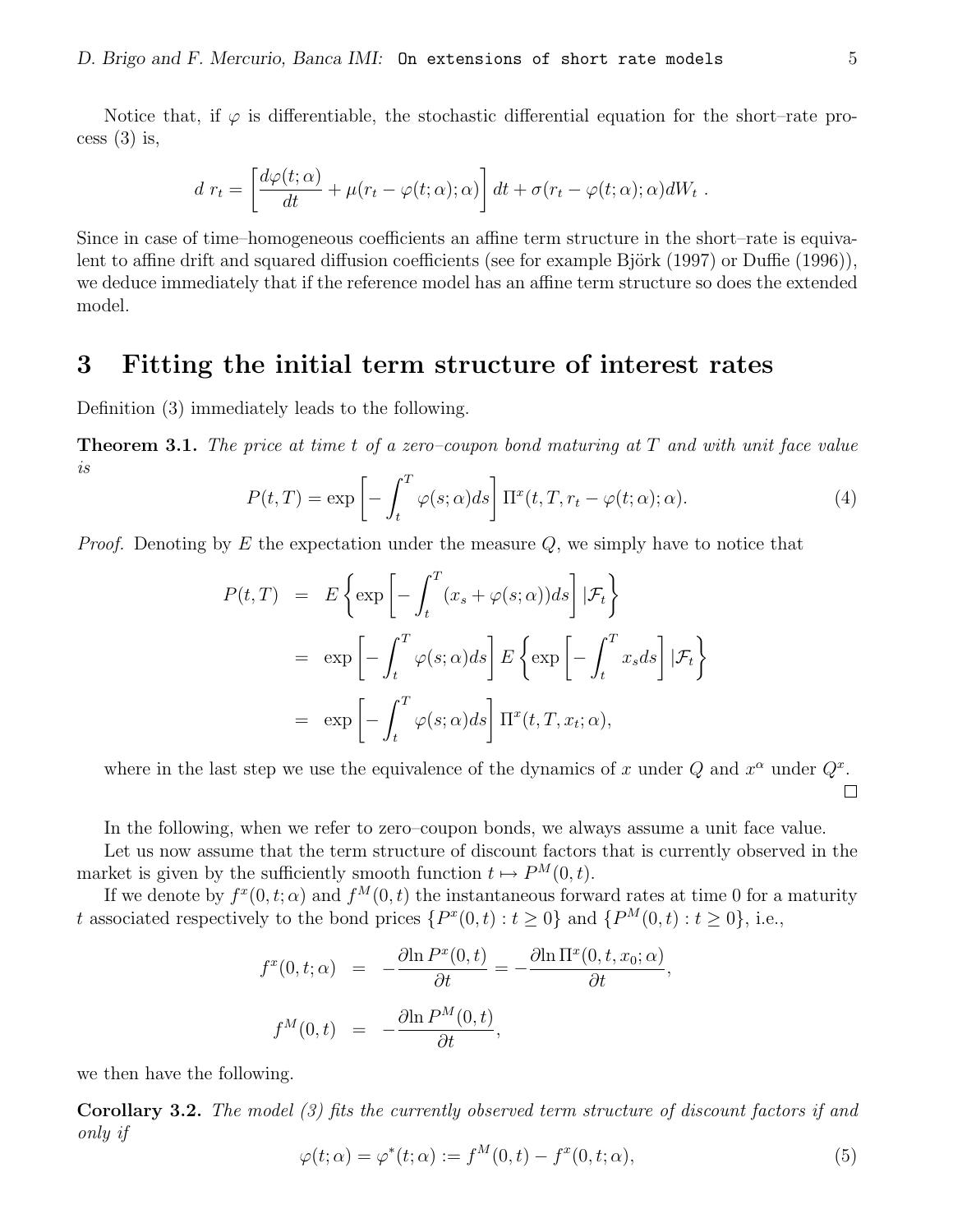i.e., if and only if

$$
\exp\left[-\int_{t}^{T}\varphi(s;\alpha)ds\right] = \Phi^{*}(t,T,x_{0};\alpha) := \frac{P^{M}(0,T)}{\Pi^{x}(0,T,x_{0};\alpha)}\frac{\Pi^{x}(0,t,x_{0};\alpha)}{P^{M}(0,t)}.
$$
\n(6)

Moreover, the corresponding zero-coupon-bond prices at time t are given by  $P(t,T) = \Pi(t,T,r_t;\alpha)$ , where

$$
\Pi(t, T, r_t; \alpha) = \Phi^*(t, T, x_0; \alpha) \Pi^x(t, T, r_t - \varphi^*(t; \alpha); \alpha)
$$
\n<sup>(7)</sup>

Proof. From the equality

$$
P^{M}(0,t) = \exp \left[ - \int_{0}^{t} \varphi(s;\alpha)ds \right] \Pi^{x}(0,t,x_{0};\alpha),
$$

we obtain (5) by taking the natural logarithm of both members and then differentiating. From the same equality, we also obtain (6) by noting that

$$
\exp\left[-\int_t^T \varphi(s;\alpha)ds\right] = \exp\left[-\int_0^T \varphi(s;\alpha)ds\right] \exp\left[\int_0^t \varphi(s;\alpha)ds\right] = \frac{P^M(0,T)}{\Pi^x(0,T,x_0;\alpha)} \frac{\Pi^x(0,t,x_0;\alpha)}{P^M(0,t)},
$$

which, combined with (4), gives (7).

Notice that by choosing  $\varphi(t;\alpha)$  as in (5), our model exactly fits the observed term structure of interest rates, no matter which values of  $\alpha$  and  $x_0$  are chosen.

### 4 Explicit formulas for European options

In the previous section, we have seen that if an analytical expression for  $\Pi^x$  is available, then defining  $\varphi$  as in (5) yields a model which fits exactly the observed term structure of interest rates and still implies analytical formulas for bond prices.

The extension (3) is even more interesting when the reference model (1) allows for analytical formulae for zero-coupon-bond options as well. It is easily seen that the extended model preserves the analytical tractability for option prices by means of analytical correction factors that are defined in terms of  $\varphi$ .

To this end, we note that under the model  $(1)$ , the price at time t of a European call option with maturity T, strike K and written on a zero-coupon bond maturing at time  $\tau$  is

$$
V_C^x(t,T,\tau,K) = E^x \left\{ \exp \left[ - \int_t^T x_s^\alpha ds \right] (P^x(T,\tau) - K)^+ | \mathcal{F}_t^x \right\}.
$$

We then assume there exists an explicit real function  $\Psi^x$  defined on a suitable subset of  $\mathbb{R}^{n+5}$ , such that

> $V_C^x(t,T,\tau,K) = \Psi^x(t,T,\tau,K,x_t^{\alpha})$  $;\alpha$ ). (8)

The best known examples of models (1) for which this holds are again the Vasicek (1977) model and the Cox-Ingersoll-Ross (1985) model.

Straightforward algebra leads to the following.

$$
\qquad \qquad \Box
$$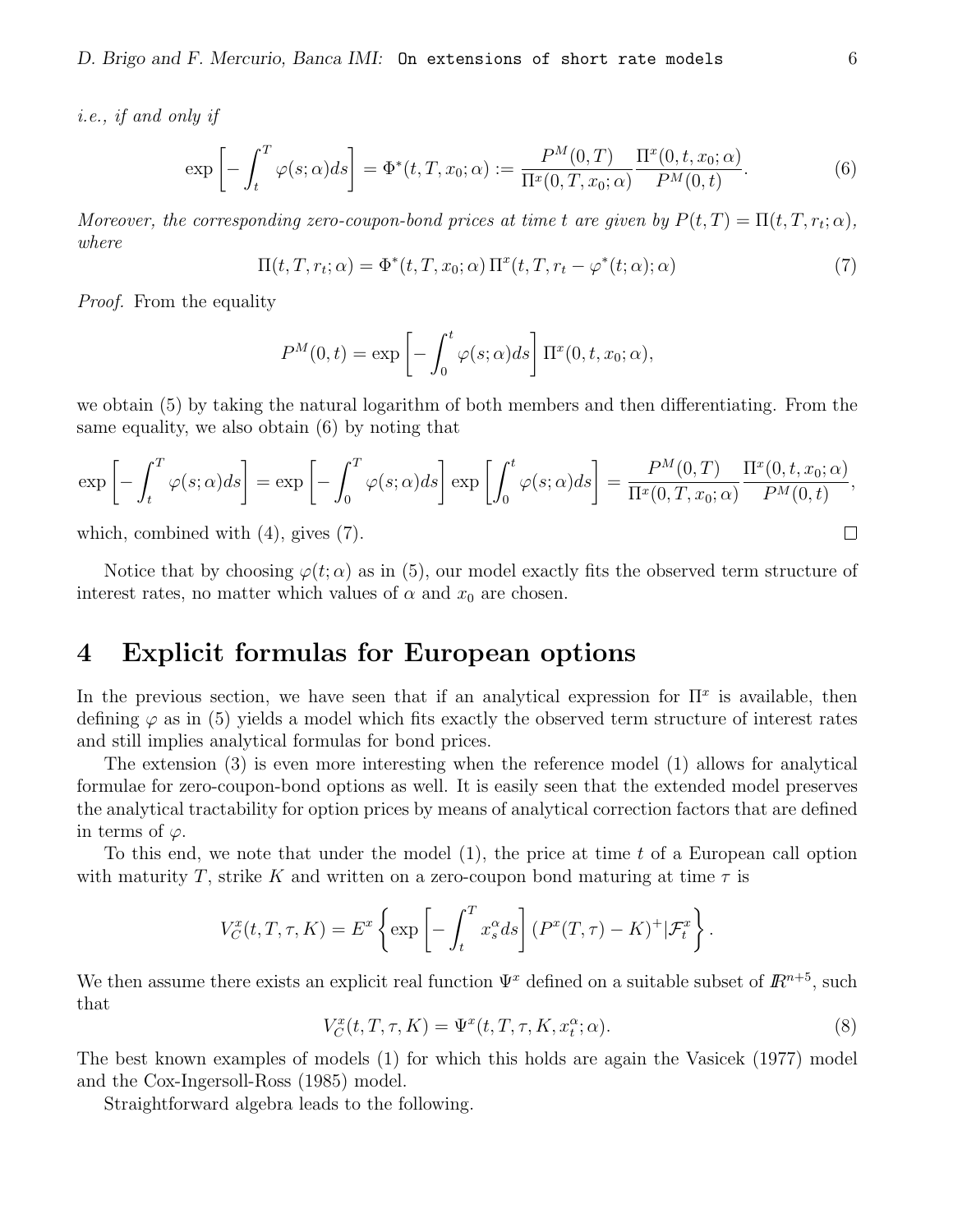**Theorem 4.1.** Under the model  $(3)$ , the price at time t of a European call option with maturity T, strike K and written on a zero-coupon bond maturing at time  $\tau$  is

$$
V_C(t, T, \tau, K) = \exp\left[-\int_t^\tau \varphi(s; \alpha) ds\right] \Psi^x\left(t, T, \tau, K \exp\left[\int_T^\tau \varphi(s; \alpha) ds\right], r_t - \varphi(t; \alpha); \alpha\right). \tag{9}
$$

Proof. We simply have to notice that

$$
V_C(t, T, \tau, K) = E \left\{ \exp \left[ - \int_t^T (x_s + \varphi(s; \alpha)) ds \right] (P(T, \tau) - K)^+ | \mathcal{F}_t \right\}
$$
  
\n
$$
= \exp \left[ - \int_t^T \varphi(s; \alpha) ds \right] E \left\{ \exp \left[ - \int_t^T x_s ds \right]
$$
  
\n
$$
\cdot \left( \exp \left[ - \int_T^{\tau} \varphi(s; \alpha) ds \right] \Pi^x(T, \tau, x_T; \alpha) - K \right)^+ | \mathcal{F}_t \right\}
$$
  
\n
$$
= \exp \left[ - \int_t^{\tau} \varphi(s; \alpha) ds \right] E \left\{ \exp \left[ - \int_t^T x_s^{\alpha} ds \right]
$$
  
\n
$$
\cdot \left( \Pi^x(T, \tau, x_T; \alpha) - K \exp \left[ \int_T^{\tau} \varphi(s; \alpha) ds \right] \right)^+ | \mathcal{F}_t^x \right\}
$$
  
\n
$$
= \exp \left[ - \int_t^{\tau} \varphi(s; \alpha) ds \right] \Psi^x \left( t, T, \tau, K \exp \left[ \int_T^{\tau} \varphi(s; \alpha) ds \right], x_t; \alpha \right),
$$

where in the last step we use the equivalence of the dynamics of x under Q and  $x^{\alpha}$  under  $Q^{x}$ .  $\Box$ 

The price of a European put option can be obtained through the put-call parity for bond options. Indeed, denoting by  $V_P(t, T, \tau, K)$  the price at time t of a European put option with maturity T, strike K and written on a zero-coupon bond maturing at time  $\tau$ , we have

$$
V_P(t, T, \tau, K) = V_C(t, T, \tau, K) - P(t, \tau) + KP(t, T). \tag{10}
$$

We then remark that, under our model  $(3)$ , caps and floors can be priced analytically as well, since they can be viewed respectively as portfolios of put options and portfolios of call options on zero coupon bonds.

The previous formulas for European call and put options hold for any specification of the function  $\varphi$ . In particular, when exactly fitting the initial term structure of interest rates, the equality (5) must be used to produce the right formulas for option prices, i.e.,  $V_C(t, T, \tau, K)$  =  $\Psi(t, T, \tau, K, r_t; \alpha)$ , where

$$
\Psi(t,T,\tau,K,r_t;\alpha) = \Phi^*(t,\tau,x_0;\alpha)\Psi^x(t,T,\tau,K\Phi^*(\tau,T,x_0;\alpha),r_t-\varphi^*(t;\alpha);\alpha).
$$
 (11)

To this end, we notice that, if prices are to be calculated at time 0, we need not explicitly compute  $\varphi^*(t; \alpha)$  since the relevant quantities are the discount factors at time zero.

Moreover, if Jamshidian (1989)'s decomposition for valuing coupon bearing bond options, and hence swaptions, can be applied to the model (1), the same decomposition is still feasible under (3) through straightforward modifications, so that also in the extended model we can price analytically coupon bearing bond options and swaptions. Indeed, consider a coupon bearing bond with unit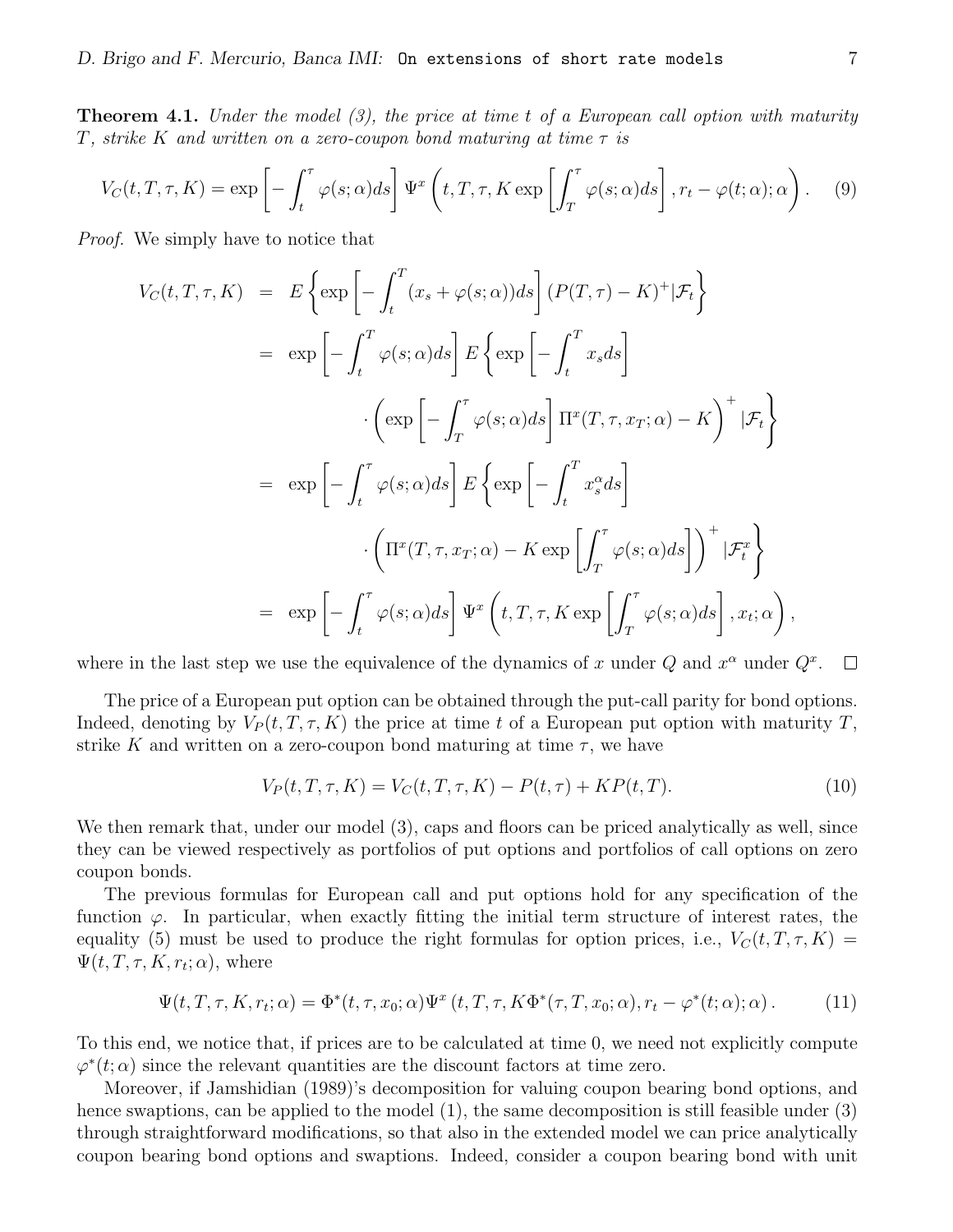face value, paying the cash flows  $\mathcal{C} = [c_1, c_2, \dots, c_n]$  at maturities  $\mathcal{T} = [T_1, T_2, \dots, T_n]$ . Let  $T \leq T_1$ . The price of our coupon–bearing bond in  $T$  is given by

$$
B_C(T, \mathcal{C}, \mathcal{T}) = \sum_{i=1}^n c_i P(T, T_i) = \sum_{i=1}^n c_i \exp\left[-\int_T^{T_i} \varphi(s; \alpha) ds\right] \Pi^x(T, T_i, r_T - \varphi(T; \alpha); \alpha).
$$

Assume we need to price at time t a European put option on the coupon–bearing bond with strike price  $K$  and maturity  $T$ . The option payoff is

$$
[K-B_C(T,\mathcal{C},\mathcal{T})]^+ .
$$

Jamshidian's decomposition is based on a decomposition of this payoff obtained through the solution x <sup>∗</sup> of the following equation:

$$
\sum_{i=1}^{n} c_i \exp \left[ - \int_T^{T_i} \varphi(s; \alpha) ds \right] \Pi^x(T, T_i, x^*; \alpha) = K.
$$

The payoff can be easily rewritten as

$$
\left[\sum_{i=1}^n c_i \exp\left[-\int_T^{T_i} \varphi(s;\alpha)ds\right] (\Pi^x(T,T_i,x^*;\alpha) - \Pi^x(T,T_i,r_T-\varphi(T;\alpha);\alpha))\right]^+.
$$

We now assume that the basic model (1) satisfies the following assumption:

$$
\frac{\partial \Pi^x(t,s,x;\alpha)}{\partial x} < 0 \quad \text{for all } 0 < t < s, \text{ and all } \alpha \; .
$$

It is easy to see that both the Vasicek and the CIR model satisfy this assumption. Under this assumption, the payoff can be rewritten as

$$
\sum_{i=1}^n c_i \exp\left[-\int_T^{T_i} \varphi(s;\alpha)ds\right] \left(\Pi^x(T,T_i,x^*;\alpha) - \Pi^x(T,T_i,r_T-\varphi(T;\alpha);\alpha)\right)^+ ,
$$

so that we have now to value a portfolio of put options on zero–coupon bonds. If we take the risk– neutral expectation of the discounted payoff, we obtain the price at time  $t$  of the coupon–bearing bond option with maturity  $T$  and strike  $K$ :

$$
V_P^C(t, T, \mathcal{C}, \mathcal{T}, K) = \sum_{i=1}^n c_i \exp\left[-\int_T^{T_i} \varphi(s; \alpha) ds\right] V_P(t, T, T_i, \Pi^x(T, T_i, x^*; \alpha)), \tag{12}
$$

where  $V_P$  can be computed via the formula given previously. This technique can be used to price European swaptions as well.

#### 5 Forward Measure dynamics

In this section we derive the T-forward measure dynamics of a given short–rate model (1) from which the T-forward measure dynamics of the associated model (3) can be readily obtained through the deterministic shift  $\varphi(t)$ .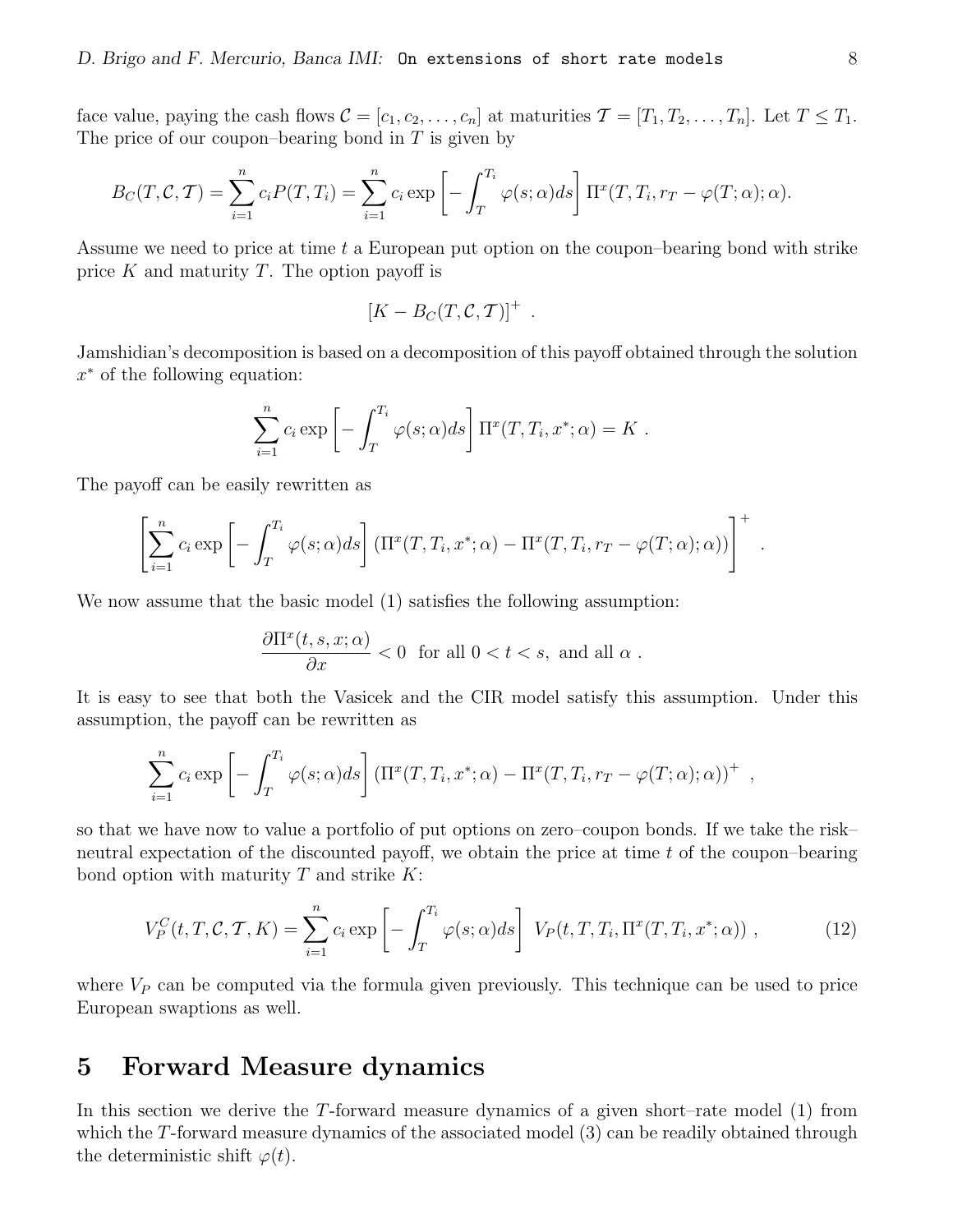We recall the following possible formulation of the change-of-numeraire technique. Assume we are given two numeraire assets  $S$  and  $U$ , whose dynamics under a common measure which is equivalent to both the numeraire measures associated with  $S$  and  $U$  (say the risk-neutral measure) is

$$
dS_t = x_t^{\alpha} S_t dt + \sigma_t^S dW_t,
$$
  

$$
dU_t = x_t^{\alpha} U_t dt + \sigma_t^U dW_t,
$$

with  $W$  a standard Brownian motion. Then the relationship between the standard Brownian motions  $W^S$  and  $W^U$  corresponding to the martingale measures associated respectively to the numeraire assets  $S$  and  $U$  is known to be

$$
dW_t^S = dW_t^U - \left(\frac{\sigma_t^S}{S_t} - \frac{\sigma_t^U}{U_t}\right) dt.
$$

We now consider the T-forward adjusted measure, corresponding to the bond-price numeraire  $S_t$  $P(t,T)$ , and the risk-free measure, corresponding to the bank-account numeraire  $U_t = \exp(\int_0^t x_t^{\alpha} ds)$ , whose volatility is zero, i.e.  $\sigma_t^U = 0$ . The volatility of S can be obtained through Itô's formula applied to  $S_t = P^x(t,T) = \Pi^x(t,T,x_t^{\alpha};\alpha)$ . One finds

$$
\frac{\sigma_t^S}{S_t} = \sigma(x_t^\alpha; \alpha) \frac{\partial \ln \Pi^x}{\partial x},
$$

so that, denoting by  $W_t^T$  the standard Brownian motion  $W_t^S$  under the T-forward adjusted measure and by  $W_t$  the standard Brownian motion  $W_t^U$  under the risk neutral measure, we have

$$
dW_t = dW_t^T + \sigma(x_t^{\alpha}; \alpha) \frac{\partial \ln \Pi^x}{\partial x} dt.
$$

Substituting this last relationship into equation (1) yields

$$
dx_t^{\alpha} = \mu(x_t^{\alpha}; \alpha)dt + \sigma^2(x_t^{\alpha}; \alpha) \frac{\partial \ln \Pi^x}{\partial x} dt + \sigma(x_t^{\alpha}; \alpha) dW_t^T. \qquad (13)
$$

Equation (13) gives the dynamics of the short rate under the T-forward adjusted measure for the basic model  $x_t^{\alpha}$ . Of course the only instances where this equation is really useful are in cases where the bond-price formula  $\Pi^x$  is explictly known.<sup>2</sup>

In the following sections we will develop some specific examples of our general model (3).

### 6 The Vasicek case

The first application we consider is based on the Vasicek (1977) model. In this case, the basic time–homogeneous model evolves according to

$$
dx_t^{\alpha} = k(\theta - x_t^{\alpha})dt + \sigma \ dW_t,
$$
\n(14)

where the parameter vector is  $\alpha = (k, \theta, \sigma)$ , with k,  $\theta$ ,  $\sigma$  positive constants. This model yields a term structure which is affine in the short rate.

 $2$ See also Davis (1998).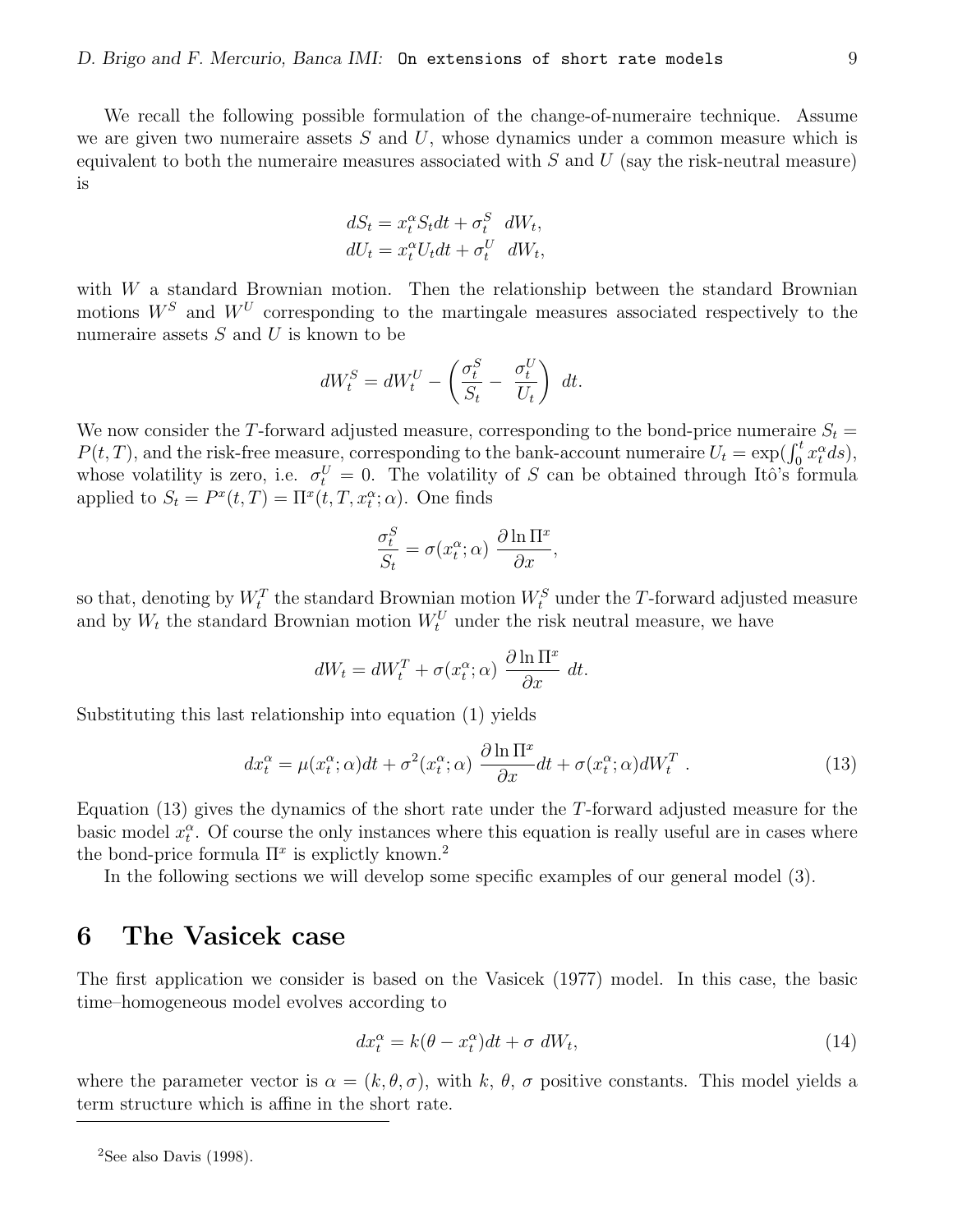Extending this model through (3) amounts to have the following short–rate dynamics:

$$
dr_t = \left[k\theta + k\varphi(t;\alpha) + \frac{d\varphi(t;\alpha)}{dt} - kr_t\right]dt + \sigma \ dW_t \ . \tag{15}
$$

Moreover, under the specification (5),  $\varphi(t;\alpha) = \varphi^{VAS}(t;\alpha)$ , where

$$
\varphi^{VAS}(t; \alpha) = f^M(0, t) + (e^{-kt} - 1) \frac{k^2 \theta - \sigma^2/2}{k^2} - \frac{\sigma^2}{2k^2} e^{-kt} (1 - e^{-kt}) - x_0 e^{-kt}.
$$

The price at time  $t$  of a zero-coupon bond maturing at time  $T$  is

$$
P(t,T) = \frac{P^M(0,T)A(0,t) \exp\{-B(0,t)x_0\}}{P^M(0,t)A(0,T) \exp\{-B(0,T)x_0\}} A(t,T) \exp\{-B(t,T)[r_t - \varphi^{VAS}(t;\alpha)]\},
$$

and the price at time t of a European call option with strike K, maturity  $T$  and written on a zero-coupon bond maturing at time  $\tau$  is

$$
V_C(t, T, \tau, K) = \frac{P^M(0, \tau)A(0, t) \exp\{-B(0, t)x_0\}}{P^M(0, t)A(0, \tau) \exp\{-B(0, \tau)x_0\}}
$$

$$
\cdot \Psi^{VAS}\left(t, T, \tau, K \frac{P^M(0, T)A(0, \tau) \exp\{-B(0, \tau)x_0\}}{P^M(0, \tau)A(0, T) \exp\{-B(0, T)x_0\}}, r_t - \varphi^{VAS}(t; \alpha); \alpha\right),
$$

where

$$
\Psi^{VAS}(t, T, \tau, X, x; \alpha) = A(t, \tau) \exp\{-B(t, \tau)x\} N(h) - X A(t, T) \exp\{-B(t, T)x\} N(h - \bar{\sigma}) ,
$$

$$
h = \frac{1}{\bar{\sigma}} \ln \frac{A(t,\tau) \exp\{-B(t,\tau)x\}}{XA(t,T) \exp\{-B(t,T)x\}} + \frac{\bar{\sigma}}{2},
$$
  

$$
\bar{\sigma} = \sigma B(T,\tau) \sqrt{\frac{1 - e^{-2k(T-t)}}{2k}}
$$
  

$$
A(t,T) = \exp \left[ \frac{(B(t,T) - T + t)(k^2 \theta - \sigma^2/2)}{k^2} - \frac{\sigma^2 B(t,T)^2}{4k} \right]
$$
  

$$
B(t,T) = \frac{1 - e^{-k(T-t)}}{k},
$$

and  $N(\cdot)$  denotes the standard normal cumulative distribution function.

We now notice that by defining

$$
\vartheta(t) = \theta + \varphi(t; \alpha) + \frac{1}{k} \frac{d\varphi(t; \alpha)}{dt},
$$

model (15) can be written as

$$
dr_t = k(\vartheta(t) - r_t)dt + \sigma \, dW_t \tag{16}
$$

,

which is one of the particular extensions of the Vasicek (1977) model that has been proposed by Hull and White (1990, 1994a) (other possibilities include adopting time–varying coefficients k and  $\sigma$ ). Viceversa, from the model (16), one can obtain our extension (15) by setting

$$
\varphi(t;\alpha) = e^{-kt}\varphi(0;\alpha) + k \int_0^t e^{-k(t-s)}\vartheta(s)ds - \theta(1 - e^{-kt}).
$$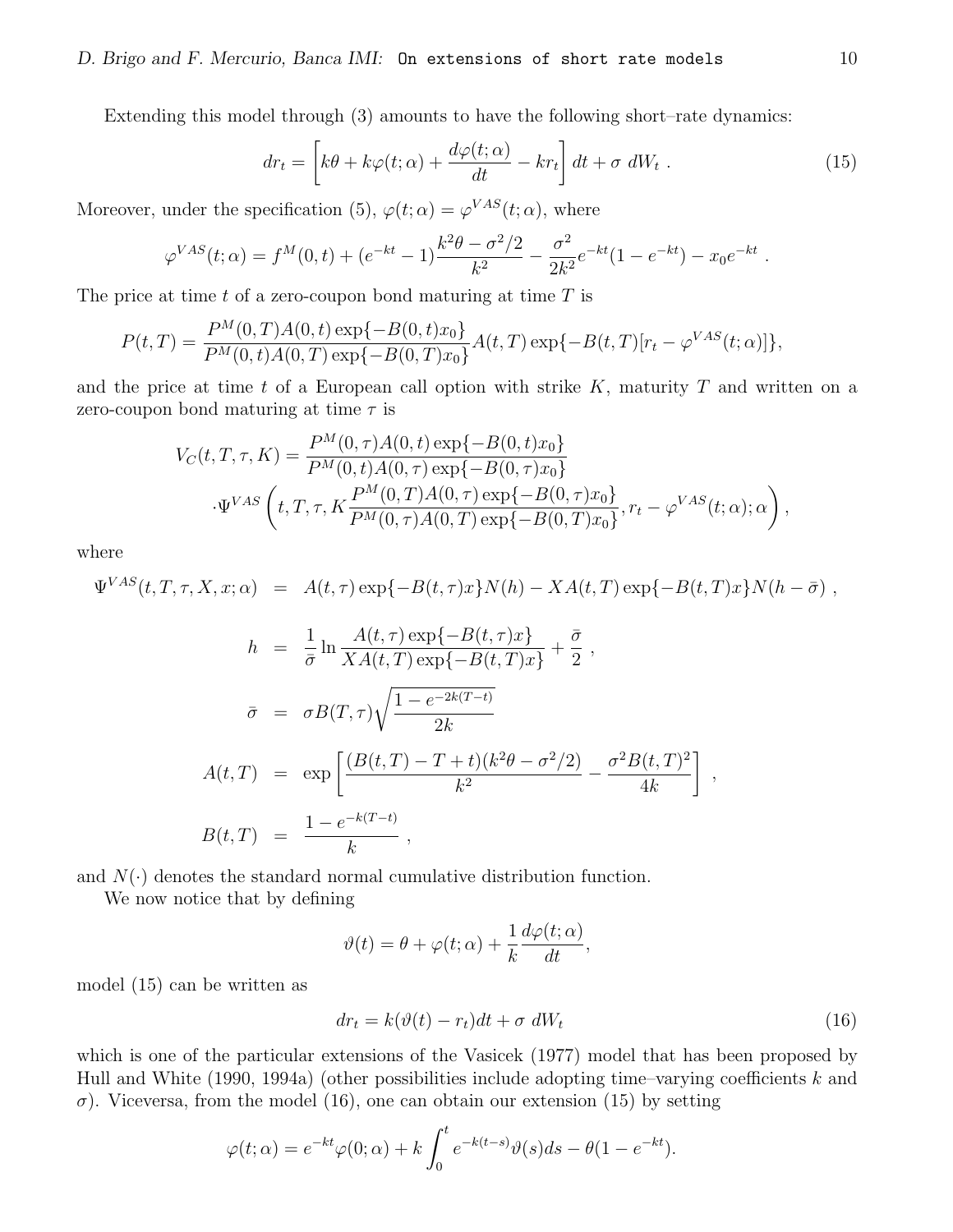Therefore, our extension of the Vasicek (1977) model is perfectly equivalent to that by Hull and White (1990, 1994a) with constant k and  $\sigma$ , as we can also verify by further expliciting our bond and option pricing formulae. This equivalence is basically due to the linearity of the reference-model equation (14). In fact our extra parameter  $\theta$  turns out to be quite redundant since it is absorbed by the time-dependent function  $\vartheta$  that is completely determined through the fitting of the current term structure of interest rates.

We notice that the function  $\varphi^{VAS}$ , for  $\theta = 0$ , is related to the function  $\alpha(\cdot)$  in Hull and White (1994a), whose analytical expression has been derived by Pelsser (1996) or Kijima and Nagayama (1994). The only difference is that  $r_0$  is absorbed in  $\alpha(\cdot)$ , whereas we let  $r_0$  be "absorbed" partly by the reference model initial condition  $x_0$  and partly by  $\varphi^{VAS}(0; \alpha)$ .

Notice that in the Vasicek case keeping a general  $x_0$  adds no further flexibility to the extended model, due to linearity of the short–rate equation. We might as well set once and for all  $x_0 = r_0$ and  $\varphi^{VAS}(0;\alpha) = 0$  in the Vasicek case without affecting the caps/floors fit quality.

We finally derive the T-forward adjusted dynamics of the Vasicek model (14) by applying (13). We obtain

$$
dx_t^{\alpha} = [k\theta - B(t,T)\sigma^2 - kx_t^{\alpha}]dt + \sigma dW_t^T.
$$

It is easy to compute the distribution of the short rate under the forward adjusted measure  $Q<sup>T</sup>$ and to show that it is still Gaussian. Precisely, the transition distribution of  $x_t^{\alpha}$  conditional on  $x_s^{\alpha}$ is given by

$$
x_t^{\alpha} | x_s^{\alpha} \sim^T \mathcal{N}\left(M^T(s,t), \sigma^2 \frac{1 - e^{-2k(t-s)}}{2k}\right),
$$
  

$$
M^T(s,t) = \theta + e^{-k(t-s)}(x_s^{\alpha} - \theta) - \frac{\sigma^2}{k^2} \left(1 - e^{-k(t-s)}\right) + \frac{\sigma^2}{2k^2} \left[e^{-k(T-t)} - e^{-k(T+t-2s)}\right],
$$

with  $\mathcal{N}(m, v)$  denoting the normal distribution with mean m and variance v.

## 7 The CIR++ model

The most relevant application of the results of the previous sections is the extension of the Cox-Ingersoll-Ross (1985) model. In this case, the process (1) is given by

$$
dx_t^{\alpha} = k(\theta - x_t^{\alpha})dt + \sigma \sqrt{x_t^{\alpha}}dW_t,
$$

where the parameter vector is  $\alpha = (k, \theta, \sigma)$ , with k,  $\theta$ ,  $\sigma$  positive constants. The condition

$$
2k\theta > \sigma^2
$$

ensures that the origin is inaccessible to the reference model, so that the process  $x^{\alpha}$  remains positive. As is well known, this process  $x^{\alpha}$  features a noncentral *chi-square* distribution, and yields an affine term-structure of interest rates. Accordingly, analytical formulae for prices of zero-coupon bond options, caps and floors, and, through Jamshidian's decomposition, coupon-bearing bond options and swaptions, can be derived.

We can therefore consider the CIR++ model, consisting of our extension (3), and calculate the analytical formulas implied by such a model, by simply retrieving the explicit expression for  $\Pi^x$ and  $\Psi^x$  as given in Cox et al. (1985).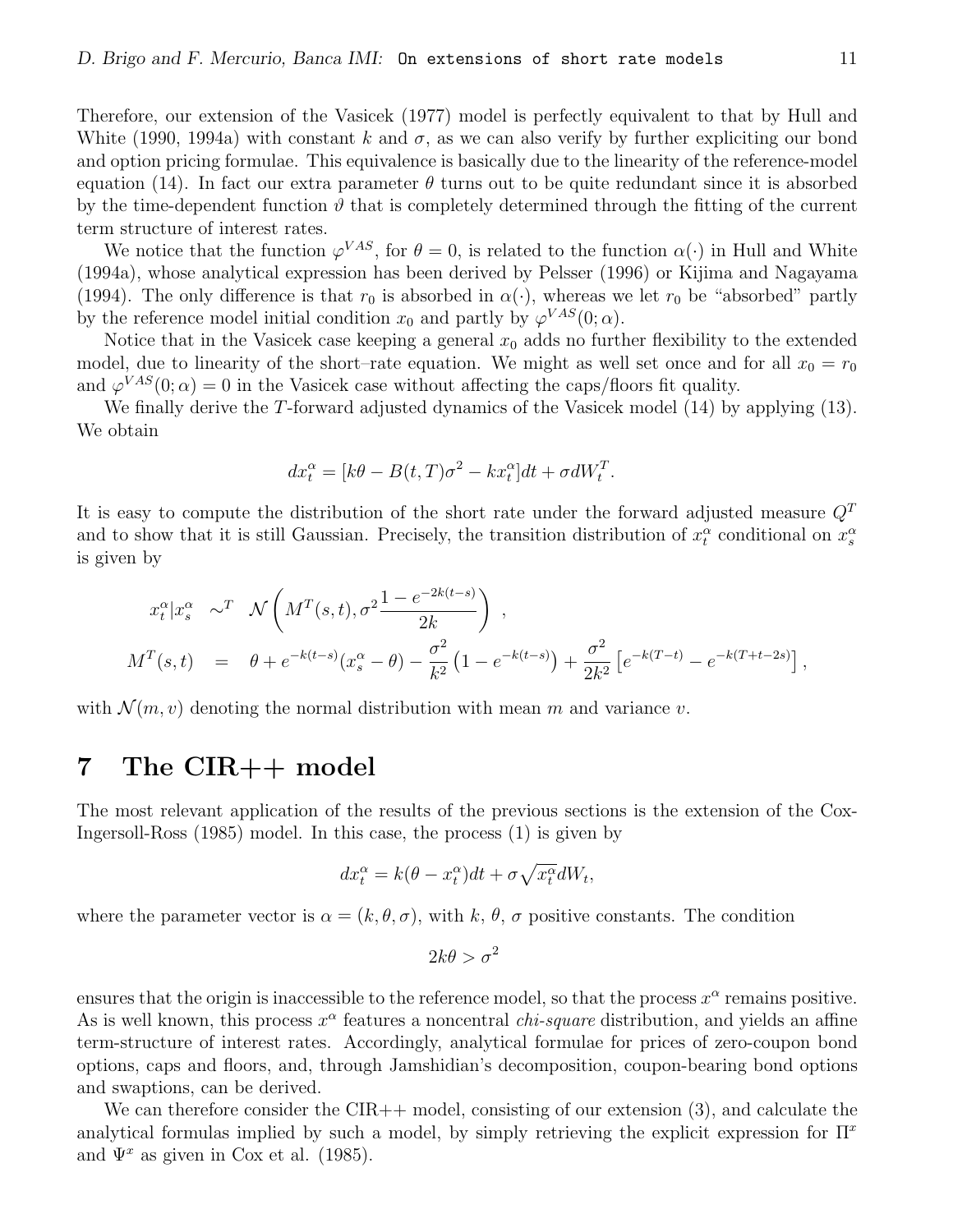Then, assuming exact fitting of the initial term structure of discount factors, we have that  $\varphi(t;\alpha) = \varphi^{CIR}(t;\alpha)$  where

$$
\varphi^{CIR}(t; \alpha) = f^{M}(0, t) - f^{CIR}(0, t; \alpha),
$$
  

$$
f^{CIR}(0, t; \alpha) = 2k\theta \frac{(\exp\{th\} - 1)}{2h + (k + h)(\exp\{th\} - 1)}
$$
  

$$
+ x_0 \frac{4h^2 \exp\{th\}}{[2h + (k + h)(\exp\{th\} - 1)]^2}
$$

with

$$
h = \sqrt{k^2 + 2\sigma^2}.
$$

Moreover, the price at time  $t$  of a zero-coupon bond maturing at time  $T$  is

$$
P(t,T) = \frac{P^M(0,T)A(0,t) \exp\{-B(0,t)x_0\}}{P^M(0,t)A(0,T) \exp\{-B(0,T)x_0\}} A(t,T) \exp\{-B(t,T)[r_t - \varphi^{CIR}(t;\alpha)]\},
$$

where

$$
A(t,T) = \left[ \frac{2h \exp\{(k+h)(T-t)/2\}}{2h + (k+h)(\exp\{(T-t)h\} - 1)} \right]^{2k\theta/\sigma^2}
$$
  

$$
B(t,T) = \frac{2(\exp\{(T-t)h\} - 1)}{2h + (k+h)(\exp\{(T-t)h\} - 1)}.
$$

,

The spot interest rate at time  $t$  for the maturity  $T$  is therefore

$$
R(t,T) = \frac{1}{T-t} \left[ \ln \frac{P^M(0,t)A(0,T) \exp\{-B(0,T)x_0\}}{P^M(0,T)A(0,t) \exp\{-B(0,t)x_0\}} - \ln(A(t,T)) - B(t,T)\varphi^{CIR}(t;\alpha) + B(t,T)r_t \right]
$$

which is still affine in  $r_t$ .

The price at time t of a European call option with maturity  $T > t$  and strike price K on a zero-coupon bond maturing at  $\tau > T$  is

$$
V_C(t, T, \tau, K) = \frac{P^M(0, \tau)A(0, t) \exp\{-B(0, t)x_0\}}{P^M(0, t)A(0, \tau) \exp\{-B(0, \tau)x_0\}}
$$

$$
\cdot \Psi^{CIR}\left(t, T, \tau, K \frac{P^M(0, T)A(0, \tau) \exp\{-B(0, \tau)x_0\}}{P^M(0, \tau)A(0, T) \exp\{-B(0, T)x_0\}}, r_t - \varphi^{CIR}(t; \alpha); \alpha\right) ,
$$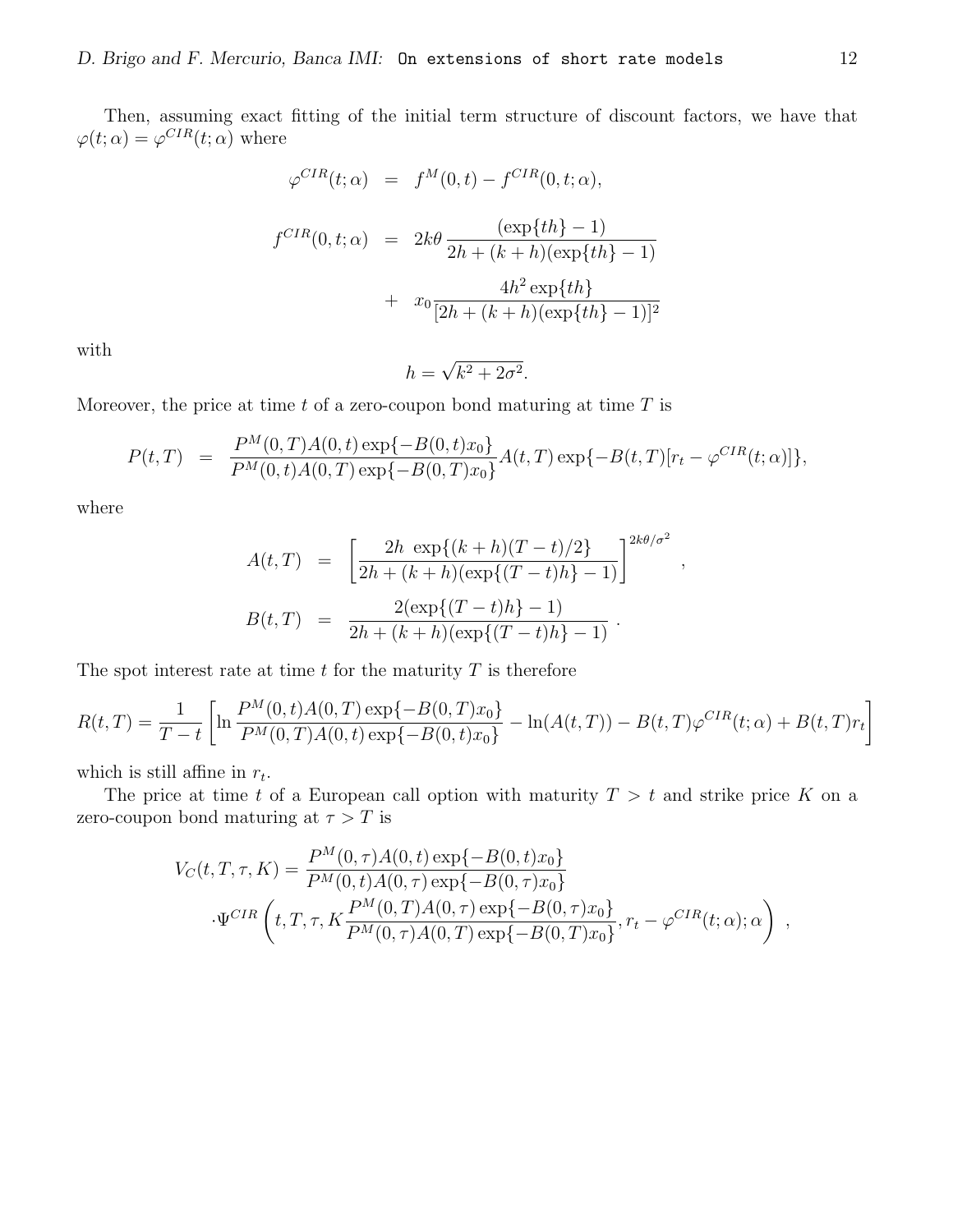where

$$
\Psi^{CIR}(t, T, \tau, X, x; \alpha) = A(t, \tau) \exp\{-B(t, \tau)x\} \chi^2 \left(\mu; \frac{4k\theta}{\sigma^2}, \frac{2\rho^2 x \exp\{h(T-t)\}}{\rho + \psi + B(T, \tau)}\right)
$$
  
\n
$$
- X A(t, T) \exp\{-B(t, T)x\} \chi^2 \left(2\bar{r}[\rho + \psi]; \frac{4k\theta}{\sigma^2}, \frac{2\rho^2 x \exp\{h(T-t)\}}{\rho + \psi}\right),
$$
  
\n
$$
\mu = 2\bar{r}[\rho + \psi + B(T, \tau)],
$$
  
\n
$$
\rho = \rho(T - t) = \frac{2h}{\sigma^2 (\exp\{h(T-t)\} - 1)},
$$
  
\n
$$
\psi = (k + h)/\sigma^2,
$$
  
\n
$$
\bar{r} = \bar{r}(\tau - T) = [\ln(A(T, \tau)/X)] / B(T, \tau),
$$

and  $\chi^2(\cdot; r, \rho)$  denotes the noncentral chi-squared distribution function with r degrees of freedom and non-centrality parameter  $\rho$ , whose density is denoted by  $p_{\chi^2(r,\rho)}$ . By further simplifying these last formulae we obtain

$$
V_C(t, T, \tau, K) = P(t, \tau) \chi^2 \left( 2\hat{r}[\rho + \psi + B(T, \tau)]; \frac{4k\theta}{\sigma^2}, \frac{2\rho^2[r_t - \varphi^{CIR}(t; \alpha)]\exp\{h(T - t)\}}{\rho + \psi + B(T, \tau)} \right)
$$
  
- 
$$
K P(t, T) \chi^2 \left( 2\hat{r}[\rho + \psi]; \frac{4k\theta}{\sigma^2}, \frac{2\rho^2[r_t - \varphi^{CIR}(t; \alpha)]\exp\{h(T - t)\}}{\rho + \psi} \right) ,
$$

with

$$
\hat{r} = \frac{\ln \frac{A(T,\tau)}{K} - \ln \frac{P^M(0,T)A(0,\tau) \exp\{-B(0,\tau)x_0\}}{P^M(0,\tau)A(0,T) \exp\{-B(0,T)x_0\}}}{B(T,\tau)}.
$$

The analogous put option price is obtained easily through put–call parity, so that also caps and floors can be valued analytically. Finally, formula (12) can be used to compute coupon–bearing bond option and swaption prices.

We now derive the T-forward adjusted dynamics and distribution of the short rate, by applying (13). We obtain

$$
dx_t^{\alpha} = [k\theta - (k + B(t, T)\sigma^2)x_t^{\alpha}]dt + \sigma\sqrt{x_t^{\alpha}}dW_t^T.
$$
\n(17)

By differentiating the call option price with respect to the strike price and by suitable decompositions, it can be shown that the transition distribution of the short rate  $x_t^{\alpha}$  conditional on  $x_s^{\alpha}$  under the forward adjusted measure  $Q^T$  ( $s \le t \le T$ ) is given by

$$
p_{x_t^{\alpha}|x_s^{\alpha}}^T(x) = p_{\chi^2(v, \delta(t,s))/q(t,s)}(x) = q(t,s)p_{\chi^2(v, \delta(t,s))}(q(t,s)x),
$$
  
\n
$$
q(t,s) = 2[\rho(t-s) + \psi + B(t,T)],
$$
  
\n
$$
\delta(t,s) = \frac{4\rho(t-s)^2 x_s^{\alpha} e^{h(t-s)}}{q(t,s)}, \quad v = \frac{4k\theta}{\sigma^2}.
$$
\n(18)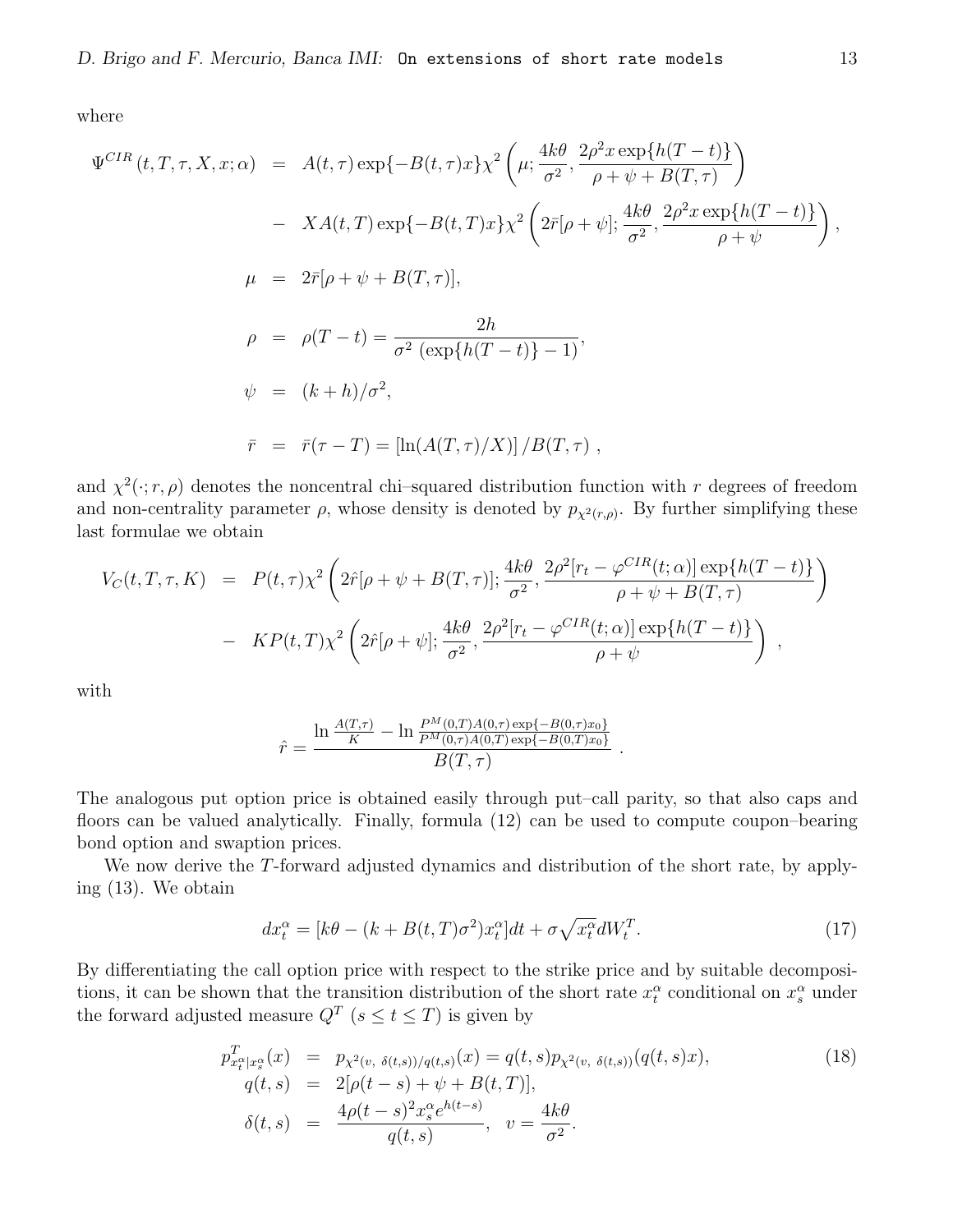#### 7.1 The positivity of rates and fitting quality

The use of a pricing model such as the CIR++ model concerns mostly non-standard interest rate derivatives. Indeed, for standard derivative products such as for example bond options, caps, floors, and swaptions, one can often find quoted "Black-like" implied volatilities prices. The analytical formulae given in this section are not used to price these standard instruments, but to determine the model parameters  $\alpha$  such that the model prices are as close as possible to the relevant subset of the market prices above. This procedure is often referred to as "calibration" of the model to the market. An important issue for the CIR++ model which we now address is whether calibration to caps/floors prices is feasible while imposing positive rates. We know that the CIR++ rates are always positive if

$$
\varphi^{CIR}(t; \alpha) > 0 \quad \text{for all } t \ge 0.
$$

In turn, this condition is satisfied if

$$
f^{CIR}(0, t; \alpha) < f^M(0, t) \quad \text{for all } t \ge 0. \tag{19}
$$

Studying the behaviour of the function  $t \mapsto f^{CIR}(0, t; \alpha)$  will be helpful in our analysis. In particular, we are interested in its supremum

$$
f^*(\alpha) := \sup_{t \ge 0} f^{CIR}(0, t; \alpha) .
$$

There are three possible cases of interest:

i)  $x_0 \leq \theta h/k$ : In this case  $t \mapsto f^{CIR}(0, t; \alpha)$  is monotonically increasing and the supremum of all its values is

$$
f_1^*(\alpha) = \lim_{t \to \infty} f^{CIR}(0, t; \alpha) = \frac{2k\theta}{k + h};
$$

ii)  $\theta h/k < x_0 < \theta$ : In this case  $t \mapsto f^{CIR}(0, t; \alpha)$  takes its maximum value in

$$
t^* = \frac{1}{h} \ln \frac{(x_0 h + k\theta)(h - k)}{(x_0 h - k\theta)(h + k)} > 0
$$

and such a value is given by

$$
f_2^*(\alpha) = x_0 + \frac{(x_0 - \theta)^2 k^2}{2\sigma^2 x_0};
$$

iii)  $x_0 \ge \theta$ : In this case  $t \mapsto f^{CIR}(0, t; \alpha)$  is monotonically decreasing for  $t > 0$  and the supremum of all its values is

$$
f_3^*(\alpha) = f^{CIR}(0,0;\alpha) = x_0.
$$

We can try and enforce positivity of  $\varphi^{CIR}$  analytically in a number of ways. To ensure (19) one can for example impose that the market curve  $t \mapsto f^M(0, t)$  remains above the corresponding CIR curve by requiring

$$
f^*(\alpha) \le \inf_{t \ge 0} f^M(0, t) .
$$

This condition ensures (19), but appears to be too restrictive. To fix ideas, assume that when we calibrate the model parameters to market caps and floors prices we constrain the parameters to satisfy

 $x_0 > \theta$ .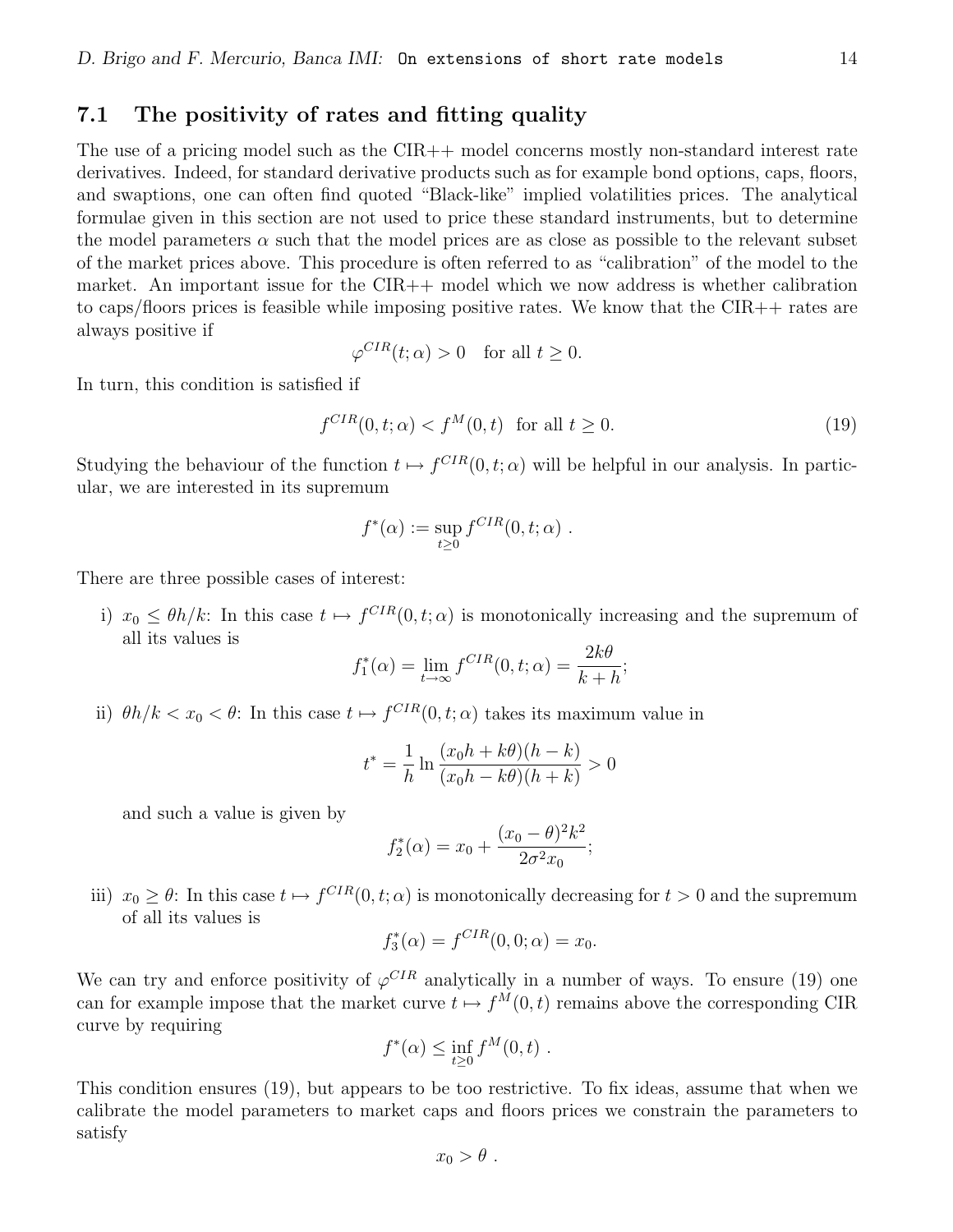Then we are in case iii) above. All we need to do to ensure positivity of  $\varphi^{CIR}$  in this case is

$$
x_0 < \inf_{t \ge 0} f^M(0, t)
$$
.

This amounts to say that the initial condition of the time–homogeneous part of the model has to be placed below the whole market forward curve. On the other hand, since  $\theta < x_0$  and  $\theta$  is the mean–reversion level of the time–homogeneous part, this means that the time–homogeneous part will tend to decrease, and indeed we have seen that in case iii)  $t \mapsto f^{CIR}(0, t; \alpha)$  is monotonically decreasing. If, on the contrary, the market forward curve is increasing (as is happening in the most liquid markets nowadays) the "reconciling role" of  $\varphi^{CIR}$  between the time-homogeneous part and the market forward curve will be stronger. Part of the flexibility of the time–homogeneous part of the model is then lost in this strong "reconciliation", thus subtracting freedom which the model can otherwise use to improve calibration to caps and floors prices.

In general, it turns out in real applications that the above requirements are too strong: Constraining the parameters to satisfy

$$
\theta < x_0 < \inf_{t \ge 0} f^M(0, t)
$$

leads to a caps/floors calibration whose quality is much lower than we have with less restringent constraints. For practical purposes it is in fact enough to impose weaker restrictions. Such restrictions, though not guaranteeing positivity of  $\varphi^{CIR}$  analytically, work well in all the market situation we tested. First consider the case of a monotonically increasing market curve  $t \mapsto f^M(0, t)$ : We can choose a similarly increasing  $t \mapsto f^{CIR}(0, t; \alpha)$  (case i)) starting from below the market curve,  $x_0 < r_0$ , and impose that its asymptotic limit

$$
\frac{2k\theta}{k+h} \approx \theta
$$

be below the corresponding market curve limit. If we do this, calibration results are satisfactory and we obtain usually positive rates. Of course we have no analytical certainty: The  $f^{CIR}$  curve might increase quicker than the market one,  $f^M$ , for small t's, cross it, and then increase more slowly so as to return below  $f^M$  for large t's. In such a case  $\varphi^{CIR}$  would be negative in the in-between interval. However, this situation is very unlikely and never occurred in the real market situations we tested.

Next, consider a case with a decreasing market curve  $t \mapsto f^M(0, t)$ . In this case we take again  $x_0 < r_0$  and we impose the same condition as before on the terminal limit for  $t \to \infty$ .

Similar considerations apply in the case of an upwardly humped market curve  $t \mapsto f^M(0, t)$ , which can be reporduced qualitatively by the time–homogenous model curve  $t \mapsto f^{CIR}(0, t; \alpha)$ . In this case one makes sure that the initial point, the analytical maximum and the asymptotic value of the time–homogeneous CIR curve remain below the corresponding points of the market curve.

Finally, the only critical situation is the case of an inverted yield curve, as was observed for example in the Italian market in the past years. The forward curve  $t \mapsto f^{CIR}(0, t; \alpha)$  of the CIR model cannot mimic such a shape. Therefore, either we constrain it to stay below the inverted market curve by choosing a decreasing CIR curve (case iii)) starting below the market curve, i.e.  $x_0 < r_0$ , or we make the CIR curve start from a very small  $x_0$  and increase, though not too steeply. The discrepancy between  $f^{CIR}$  and  $f^M$  becomes very large for large t's in the first case and for small t's in the second one. This feature lowers the quality of the caps/floors fitting in the case of an inverted yield curve if one wishes to maintain positive rates. However, highly inverted curves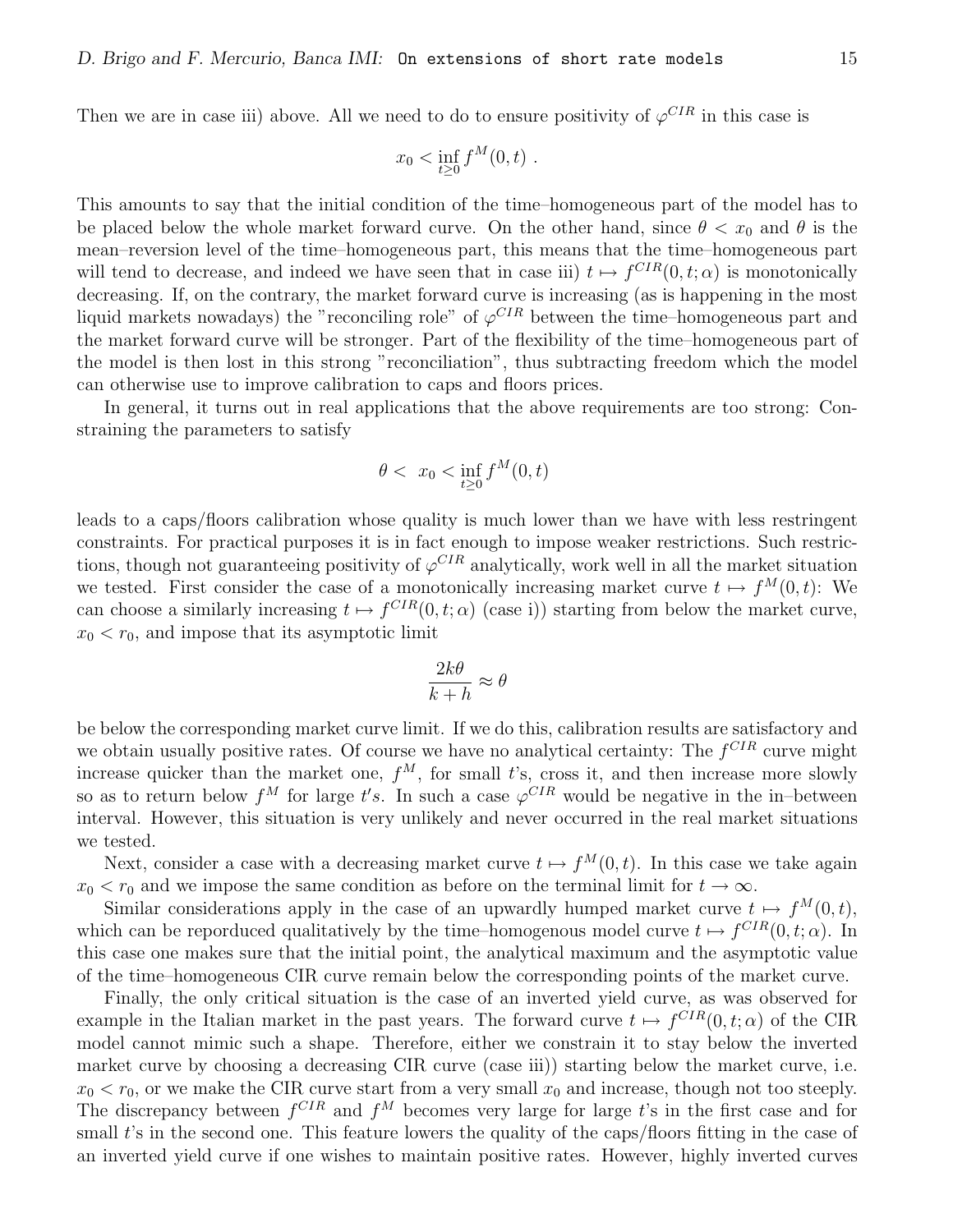are rarely observed in liquid markets, so that this problem can be generally avoided, or has at most little effects. As far as the quality of fitting for the caps–volatility curve is concerned, we notice the following. If the initial point in the market caps–volatility curve is much smaller than the second one, so as to produce a large hump, the  $CIR++$  model has difficulties in fitting the volatility structure. We observed through numerical simulations that, ceteris paribus, lowering the initial point of the caps volatility structure implied by the model roughly amounts to lowering the parameter  $x_0^{\alpha}$ . This is consistent with the following formula

$$
\sigma\sqrt{x_0} \frac{2h \exp(Th)}{[2h + (k+h)(\exp{Th} - 1)]^2}
$$

for the volatility of instantaneous forward rates  $f^{CIR}(t,T;\alpha)$  at the initial time  $t=0$  for the maturity T. Therefore, a desirable fitting of the caps volatility curve can require low values of  $x_0$ , in agreement with one of the conditions needed to preserve positive rates.

We conclude this section by presenting some numerical results on the quality of the model calibration to real-market cap prices, under the constraint that  $\varphi$  be a positive function. To this end, we have used the EURO cap volatility curve as of December 6th, 1999 at 2 p.m. The resulting fitting is displayed in Figure 1, where the volatility curve implied by the CIR++ model is compared with the market volatility curve. In Figure 2, we plot instead the graph of the function  $\varphi$  corresponding to the calibrated parameters.



Figure 1: Comparison between the volatility curve implied by the CIR++ model and that observed in the EURO market (M) on December 6th, 1999 at 2 p.m.

#### 7.2 The Monte Carlo simulation

This section comments on the use of the CIR++ model for Monte Carlo pricing of path–dependent interest–rate derivatives. Indeed, this model has been successfully applied to a number of practical cases.

Once we have found the  $\alpha$ 's such that the model is calibrated to the "relevant" part of the market, we may be willing to price a path-dependent payoff with European exercise features. The payoff is a function of the values of the underlying istantaneous interest rate at preassigned time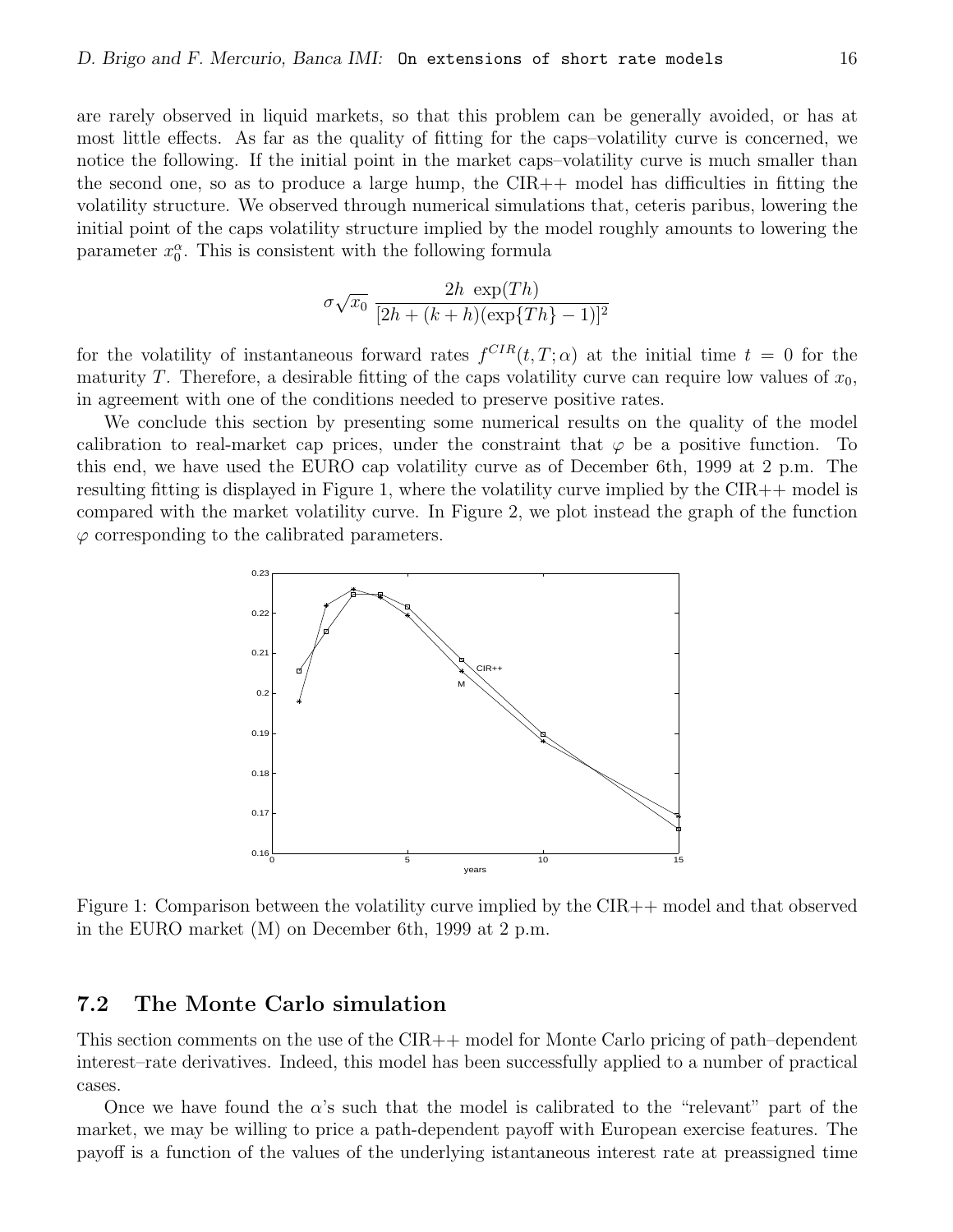

Figure 2: Graph of the function  $\varphi$  corresponding to the previously calibrated parameters.

instants  $t = t_1, t_2, \ldots, t_m = T$ . The current time is denoted by t, and usually one takes  $t = 0$ . The final maturity is T. Let us denote the given discounted payoff (payments of different additive components occur at different times and are discounted accordingly) by

$$
\sum_{j=1}^{m} \exp\left[-\int_0^{t_j} r_s \ ds\right] H(t_1, \ldots, t_j; r_{t_1}, \ldots, r_{t_j}). \tag{20}
$$

Usually the payoff depends on the instantaneous rates  $r_{t_i}$  through the simple spot rates  $R(t_i, t_i +$  $\tau, r_{t_i}; \alpha) := [1/P(t_i, t_i + \tau) - 1]/\tau$  (typically six-month rates, i.e.  $\tau = 0.5$ ). The advantage of analytical formulae for such  $R's$  simplifies considerably the Monte Carlo pricing. Indeed, without analytical formulae one would compute the  $R's$  from bond prices P obtained through trees or through numerical approximations of the solution of the bond price PDE. This should be done for every path, so as to increase dramatically the computational burden.

Pricing the generic additive term in the payoff (20) by a Monte Carlo method involves simulation of p paths (typically ranging from  $p = 100,000$  to  $p = 1,000,000$ ) of the short rate process r and computing the arithmetic mean of the  $p$  values assumed by the discounted payoff along each path. In order to avoid simulation of the integrals in the discounting terms

$$
\exp\left[-\int_0^{t_j} r_s ds\right]
$$

one can work under the  $t_m$ -forward adjusted measure, since

$$
E\left\{\exp\left[-\int_0^{t_j} r_s ds\right] H(t_1,\ldots,t_j; r_{t_1},\ldots,r_{t_j}) | \mathcal{F}_0\right\} = P(0,t_m) E^{t_m} \left\{\frac{H(t_1,\ldots,t_j; r_{t_1},\ldots,r_{t_j})}{P(t_j,t_m)} | \mathcal{F}_0\right\}.
$$
\n(21)

Notice that given the CIR analytical formula for bond prices, the term  $P(t_j, t_m)$  is determined analytically from the simulated  $r_{t_j}$ , so that no further simulation is required to compute it. Here  $E<sup>T</sup>$  denotes expected value under the T-forward adjusted measure.

In our case, simulating r is equivalent to simulating x, since  $\varphi$  is a known deterministic function. In detail: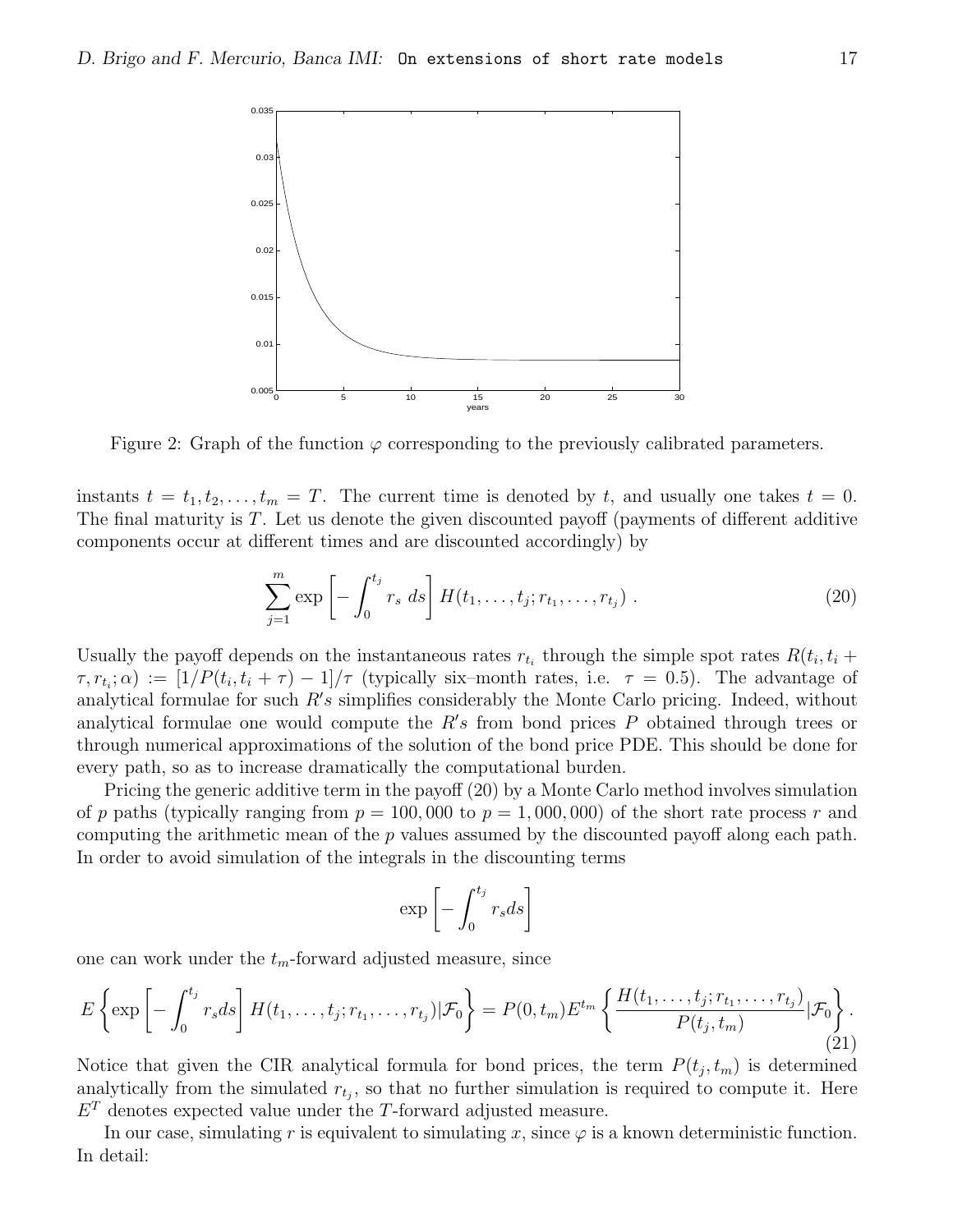• Define the sampling times  $s_i$ ,  $i = 0, 1, 2, \ldots, q$  up to the final maturity date of the contract,  $s_q = T = t_m$ . Of course the dates  $t_i$  have to be included in the  $s_j$ 's.

Now, in order to obtain the simulated paths, two approaches are possible:

- 1. Sampling at each step the exact noncentral chi–squared transition density from  $x_{t_{i-1}}^{\alpha}$  to  $x_{t_i}^{\alpha}$  which is known analitically from (18) with  $s = t_{i-1}$  and  $t = t_i$ ;
- 2. Discretizing the SDE for  $x^{\alpha}$  via the Milstein scheme (see Klöden and Platen (1995)):

$$
x_{s_i + \Delta t} = x_{s_i} + [k\theta - (k + B(s_i, t_m)\sigma^2)x_{s_i}] \Delta t - \frac{\sigma^2}{4} ((W^{t_m}_{s_i + \Delta t} - W^{t_m}_{s_i})^2 - \Delta t) + \sigma \sqrt{x_{s_i}} (W^{t_m}_{s_i + \Delta t} - W^{t_m}_{s_i}).
$$

In doing so, one has simply to sample at each step  $\Delta t$  the distribution associated to  $W_{s_i+\Delta t} - W_{s_i}$ , i.e. a normal distribution with mean 0 and variance  $\Delta t$ . Since the increments of the Brownian motion are independent, these normal samples are drawn from variables which are independent in different time intervals, so that one can generate a priori  $p \times q$  independent realizations of such Gaussian random variables.

• Compute the discounted payoff  $(20)$  through  $(21)$  along each simultated path for r (deduced from the paths for x by adding  $\varphi$ ) and average all the obtained payoff values.

#### 7.3 Alternative extensions

A final issue we would like to consider, is the possible inclusion of other "time–varying coefficients", with the possible purpose of allowing exact calibration to the caps/floors (at-the-money) market.

One of the first directions in this sense has been proposed by Hull and White (1990) as a possibility to exactly fit the initial term-structure of interest rates, while keeping constant volatility parameters. Hull and White proposed the following extension of the CIR model:

$$
dr_t = k[\vartheta(t) - r_t]dt + \sigma \sqrt{r_t}dW_t,
$$

to exactly fit the initial term-structure of interest rates.

Such extension however is not analytically tractable. Indeed, to our knowledge, an analytical expression for  $\vartheta(t)$  in terms of the observed yield curve is not available in the literature. Furthermore, there is no guarantee that a numerical approximation of  $\vartheta(t)$  would keep the rate r positive, hence that the diffusion coefficient would always be well defined. On the contrary, our extension is always well defined and never leads to numerical problems, since the basic square root process  $x$ remains time–homogeneous. The only drawback is that we cannot guarantee positive interest rates analytically without influencing the caps/floors fitting quality, since  $\varphi^{CIR}(t;\alpha)$  can be negative in principle. However, as noticed earlier, through simulations based on the calibration of the model to real market data, we can argue that negative rates are hardly ever observed in practical situations.

More generally, Maghsoodi (1996) studied the general case with time–varying volatility parameters

$$
dr_t = k(t)[\vartheta(t) - r_t]dt + \sigma(t)\sqrt{r_t}dW_t.
$$

If one chooses a constant  $\vartheta$  and then extends the model through our procedure by adding a suitable  $\varphi$ , then one can produce an exact fitting to the term structures both of interest rates and of volatility. However, this task is not without numerical difficulties: The bond price and option price formulas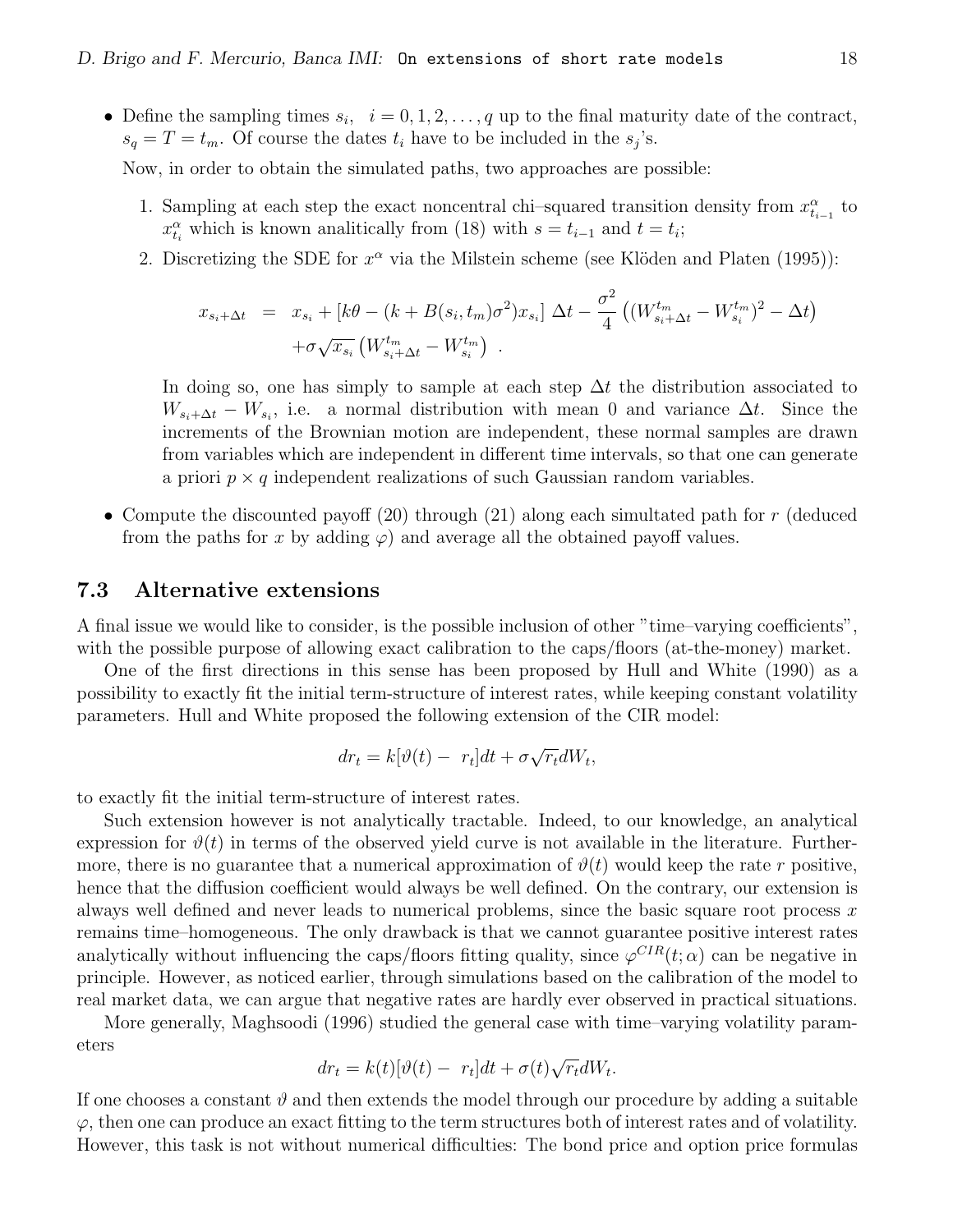in Maghsoodi's formulation rely on numerical integration and no formula for caps/floors prices is available in terms of the model "coefficients"  $k(t)$  and  $\sigma(t)$ . Consequently, no formula for  $\varphi$  would be available, thus rendering the extension of too little analytical tractability. If the model loses its tractability the advantages over log-normal short–rate models or even market models become easily questionable. Finally the possibility of drawbacks related to "overfitting" are far from being remote. Indeed, forcing a one–factor model to match perfectly the caps/floors prices with a time– dependent "coefficient" leaves no synthesis to a parametric form and can lead to quite unrealistic and uncontrolled behaviour of the future term structure of volatility, as resulting from the calibrated model dynamics.

For further details on this extension of the CIR model, we refer to Brigo et al. (1998).

### 8 The Dothan case

The third example we consider is the extension of the Dothan (1978) model. This extension yields a "quasi" lognormal short–rate model which fits any given yield curve and for which there exist analytical formulae for zero coupon bonds. We offer its extension simply as an academic analytically–tractable case different from the classical affine tractable models (Vasicek and CIR). In his original paper, Dothan starts from a driftless geometric Brownian motion as short–rate process under the objective probability measure:

$$
dx_t = \sigma x_t \, dW_t \; .
$$

Subsequently, he introduces a constant market price of risk which is equivalent to directly assuming a risk–neutral dynamics of type

$$
dx_t^{\alpha} = a x_t^{\alpha} dt + \sigma x_t^{\alpha} dW_t, \quad \alpha = (a, \sigma), \tag{22}
$$

thus yielding the Rendleman and Bartter (1980) model.

The zero coupon bond prices derived by Dothan are then given by

$$
P(t,T) = \frac{\bar{x}^p}{\pi^2} \int_0^\infty \sin(2\sqrt{\bar{x}}\sinh y) \int_0^\infty f(z)\sin(yz)dzdy + \frac{2}{\Gamma(2p)}\bar{x}^p K_{2p}(2\sqrt{\bar{x}})
$$

where

$$
f(z) = \exp\left[\frac{-(4p^2 + z^2)s}{4}\right]z\left|\Gamma\left(-p + i\frac{z}{2}\right)\right|^2\cosh\frac{\pi z}{2},
$$
  
\n
$$
\bar{x} = \frac{2x_t}{\sigma^2},
$$
  
\n
$$
s = \frac{\sigma^2(T - t)}{2},
$$
  
\n
$$
p = \frac{1}{2} - a,
$$

and  $K_q$  denotes the modified Bessel function of the second kind of order q. Though somehow explicit, this formula for bond prices is rather complex since it depends on two integrals of functions involving hyperbolic sines and cosines. A double numerical integration is needed so that the advantage of having an "explicit" formula is dramatically reduced. In particular, as far as computational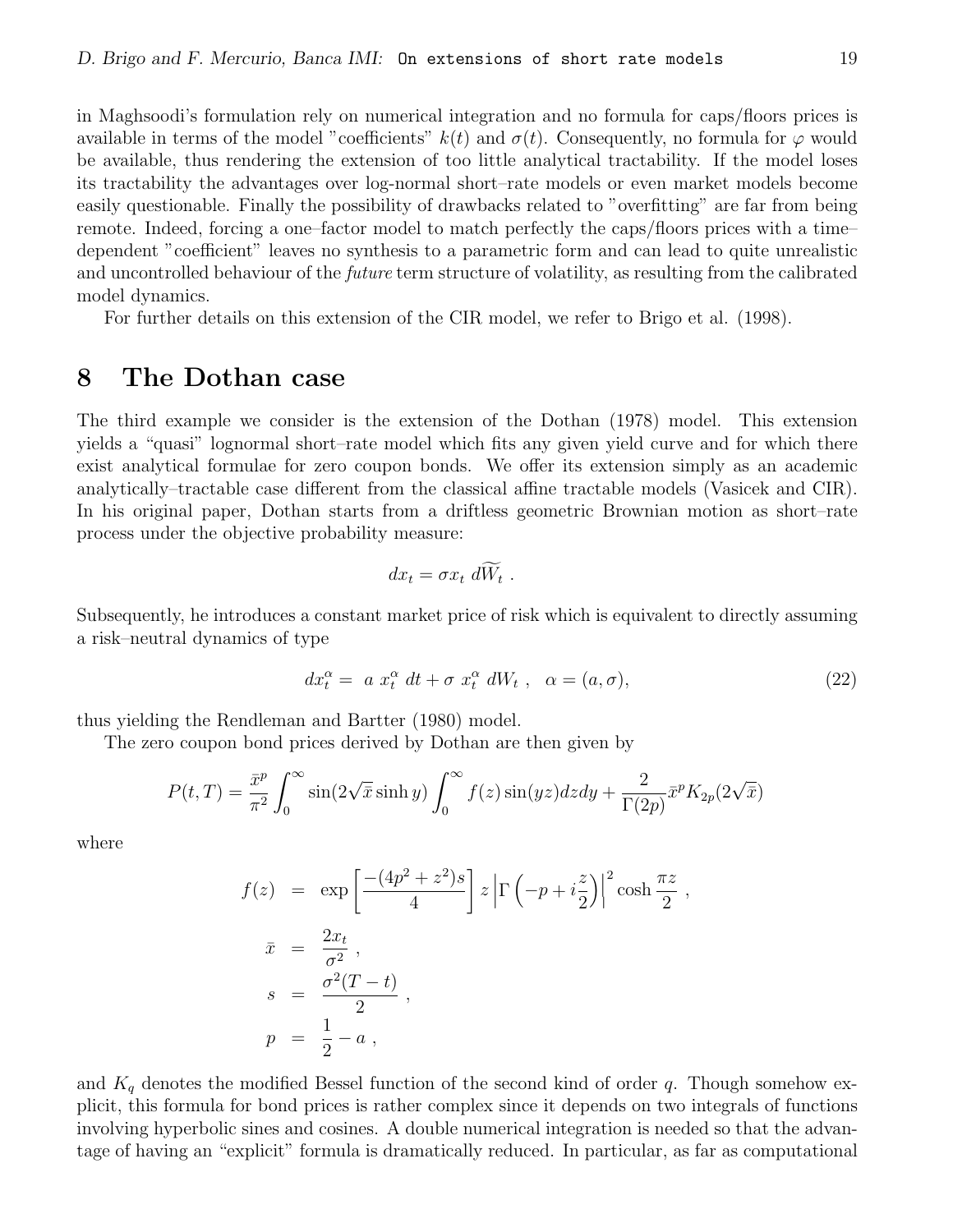issues are concerned, implementing an approximating tree for the process  $x$  may be conceptually easier and not necessarily more time consuming.

We need to remark that the extension we propose in this paper, though particularly meaningful when the original model is time-homogenous and analytically tractable, is quite general and can be in principle applied to any endogenous term structure model, as we shall also see in the following section.

The construction of a binomial tree for pricing interest-rate derivatives under our extension (3) of  $(22)$  is rather straightforward. In fact, we just have to build a tree for x, the time-homogeneous part of the process  $r$ , and then shift the tree nodes at each time-period by a quantity that is defined by the corresponding value of  $\varphi$ .

Since  $x$  is a geometric Brownian motion, the well consolidated Cox-Ross-Rubinstein (1979) procedure can be used here (see also Rendleman and Bartter (1980)), thus rendering the tree construction extremely simple while contemporarily ensuring well known results of convergence in law. To this end, we denote by N the number of time-steps in the tree and with  $T$  a fixed maturity. We then define the following coefficients

$$
u = e^{\sigma \sqrt{\frac{T}{N}}},\tag{23}
$$

$$
d = e^{-\sigma \sqrt{\frac{T}{N}}},\tag{24}
$$

$$
p = \frac{e^{a\frac{T}{N}} - d}{u - d},\tag{25}
$$

and build inductively the tree for x starting from  $x_0$ . Denoting by  $\hat{x}$  the value of x at a certain node of the tree, the value of x in the subsequent period can either go up to  $\hat{x}u$  with probability p or go down to  $\hat{x}d$  with probability  $1 - p$ . Notice that the probabilities p and  $1 - p$  are always well defined for a sufficiently large  $N$ , both tending to  $\frac{1}{2}$  for  $N$  going to infinity.

The tree for the short-rate process  $r$  is finally constructed by displacing the previous nodes through the function  $\varphi$ . When exactly fitting the current term-structure of interest rates, the displacement of the tree nodes can be done, for instance, through a similar procedure to the one illustrated by Hull and White (1994a).

Our extended Dothan (1978) model, therefore, can be considered as a valid alternative to the Black-Karasinsky (1991) model, especially as far as implementation issues are concerned. However, the major drawback of our model is that the positivity of the short rate process cannot be guaranteed any more since its distribution is obtained by shifting a lognormal distribution by a possibly negative quantity.

#### 9 The exponential Vasicek case

The last particular case we consider in this paper is the extension of what we call the exponential Vasicek model. The exponential Vasicek model assumes that the instantaneous short rate process  $x^{\alpha}$ evolves as the exponential of an Ornstein-Uhlenbeck process y

$$
dy_t = [\theta - ay_t]dt + \sigma dW_t, \quad \theta, a, \sigma > 0,
$$
\n(26)

or equivalently, in the notation of Section 2, that

$$
dx_t^{\alpha} = x_t^{\alpha} \left[ \theta + \frac{\sigma^2}{2} - a \ln x_t^{\alpha} \right] dt + \sigma x_t^{\alpha} dW_t,
$$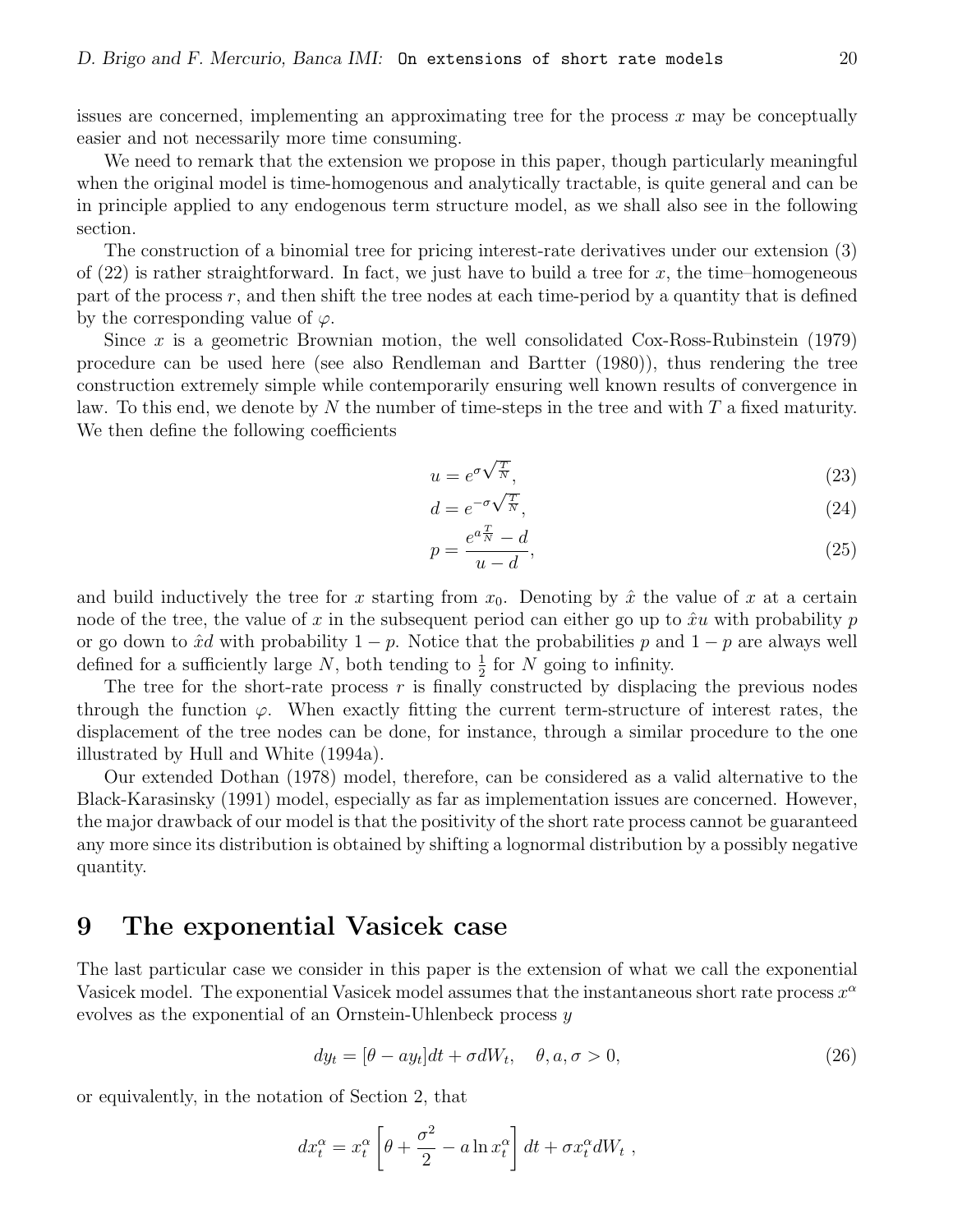with  $x_0^{\alpha} > 0$  and  $\alpha = {\theta, a, \sigma}$ . The process  $x^{\alpha}$  thus defined is therefore lognormally distributed and contrary to the Dothan (1979) process (22), always mean reverting since

$$
\lim_{t \to \infty} E(x_t^{\alpha}) = \exp\left(\frac{\theta}{a} + \frac{\sigma^2}{4a}\right),
$$
  

$$
\lim_{t \to \infty} \text{Var}(x_t^{\alpha}) = \exp\left(\frac{2\theta}{a} + \frac{\sigma^2}{2a}\right) \left[\exp(\frac{\sigma^2}{2a}) - 1\right].
$$

The exponential Vasicek model does not imply explicit formulae for pure discount bonds. We have seen in the previous section however that analytical tractability does not mean ease of implementation and that our extension procedure can be also applied to more general reference models. To this end, similarly to the Dothan (1978) case, we can construct an approximating tree for the process  $x^{\alpha}$ .

Let us define the process z as the process (26) with  $\theta = 0$ , i.e.,

$$
dz_t = -az_t dt + \sigma dW_t,
$$

with  $z_0 = 0$ . Since, by Ito's lemma,

$$
x_t^{\alpha} = \exp\left(z_t + \left(\ln x_0^{\alpha} - \frac{\theta}{a}\right)e^{-at} + \frac{\theta}{a}\right) ,
$$

it is then enough to construct an approximating tree for the process z. For example, the trinomial tree proposed by Hull and White (1994a) can be employed to this purpose.

Our extended exponential Vasicek (EEV) model leads to a fairly good calibration to cap prices in that the resulting model prices lie within the band formed by the market bid and ask prices. Indeed, this model clearly outperforms the classical lognormal short-rate model by Black and Karasinski (1991) (BK). An example of the quality of the model fitting to at-the-money cap prices is shown in Figure 3, where we have used the same market data as for the CIR++ case. In such a figure, it is also displayed the corresponding best-fit volatility curve implied by the BK model.

A final word has to be spent on a further advantage of the EEV model. In fact, the assumption of a shifted lognormal distribution, as implied by the EEV model, can be quite helpful when fitting volatility smiles. Notice, indeed, that the Black formula for cap prices is based on a lognormal distribution for the forward rates, and that a practical way to obtain implied volatility smiles is by shifting the support of this distribution by a quantity to be suitably determined.

#### 10 Extensions of multifactor models

So far we have considered explicitly only the yield-curve-fitting extension in the single factor case. However, the generalization to two or more factors is indeed straightfoward. Analytical formulas for zero-coupon bond are readily available especially in the case of independent factors, when they are available for the single factor model. Indeed, in the table we refer to the case where the short–rate is obtained by adding independent reference processes. For example, the two factor case is obtained as follows:

$$
r_t = \varphi(t; \alpha) + x_t^{\alpha_1} + y_t^{\alpha_2},
$$

where  $x^{\alpha_1}$  and  $y^{\alpha_2}$  are two independent processes, both evolving similarly to (1), and  $\alpha = (\alpha_1, \alpha_2)$ . In particular, in the Gaussian case one can even allow for instantaneously correlated factors, thus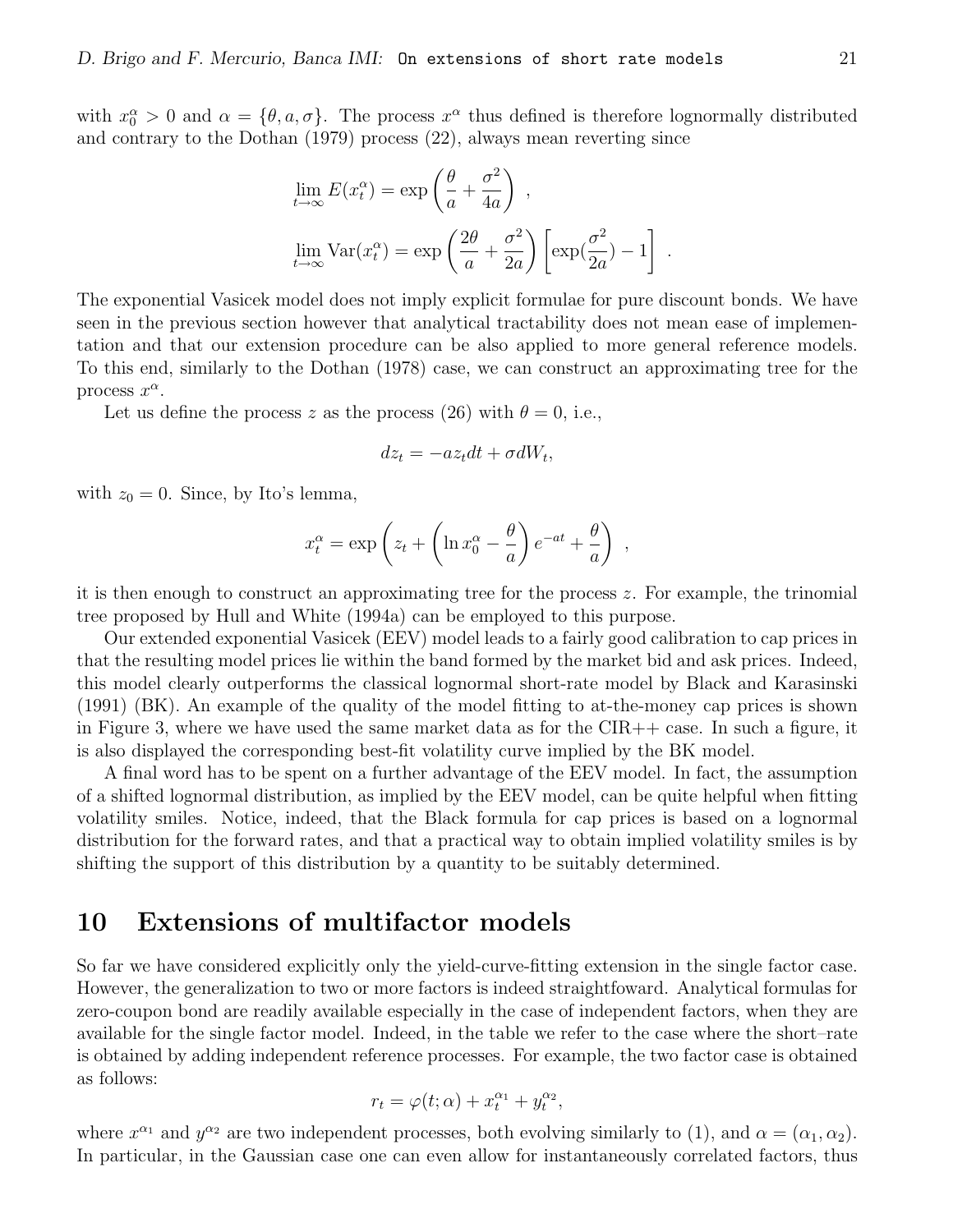

Figure 3: Comparison between the volatility curves implied by the EEV and the BK models and that observed in the EURO market (M) on December 6th, 1999 at 2 p.m.

having one more parameter, and preserve analytical tractability. This model can then be shown to be equivalent (by a change of variable) to the Hull and White (1994b) two-factor model. This "twofactor extended Vasicek", besides fitting the observed yield curve, features several other advantages, among which we recall, also in comparison with market models:

Low dimensionality; Analytical tractability (bonds, zero-coupon-bond options, caps/floors); Easy and recombining lattices (feasible calibration to swaptions); Known Gaussian transition densities both under risk-neutral and forward measures; Easy and quick Monte Carlo implementation; Humped volatility structures  $T \mapsto \sqrt{\text{Var}[d\ f(t,T)]/dt}$  are possible, and consequently a usually good fit to swaption or cap prices; Straightforward extension to three factors; Good interaction with lognormal FX-rate models for Monte Carlo pricing of **Quanto**-like products (e.g. quanto constant maturity swap with cap/floor features); Suitable for modelling two correlated yield curves.

The analytical tractability and the good fitting of the volatility term structure render this model a good choice, especially in areas such as risk management where the possibility to compute hedge parameters in a reasonably short time is fundamental.

Another potentially good multi-factor choice is the extended CIR model, where both  $x_1^{\alpha}$  and  $y_2^{\alpha}$ evolve according to the time–homogeneous CIR dynamics. This can be shown to be also equivalent to extending the Longstaff and Schwartz (1992) model to exactly fit the initial term-strucure, while using the basic parameters to fit the volatility structure. On one side, this extension is an improvement over the Vasicek case, since through restriction on the parameter values we can usually preserve positive rates. On the other hand, modelling correlated factors is not as straightforward as in the Gaussian case, and, as a result, the humped–volatility structure is not possible. It is also difficult to model two different yield curves while preserving analytical tractability if there is a non-zero correlation involved. We also recall that for pricing options on zero-coupon bonds in the extended multifactor CIR model we have to resort to numerical procedures for the calculation of multiple integrals. See also Chen and Scott (1992).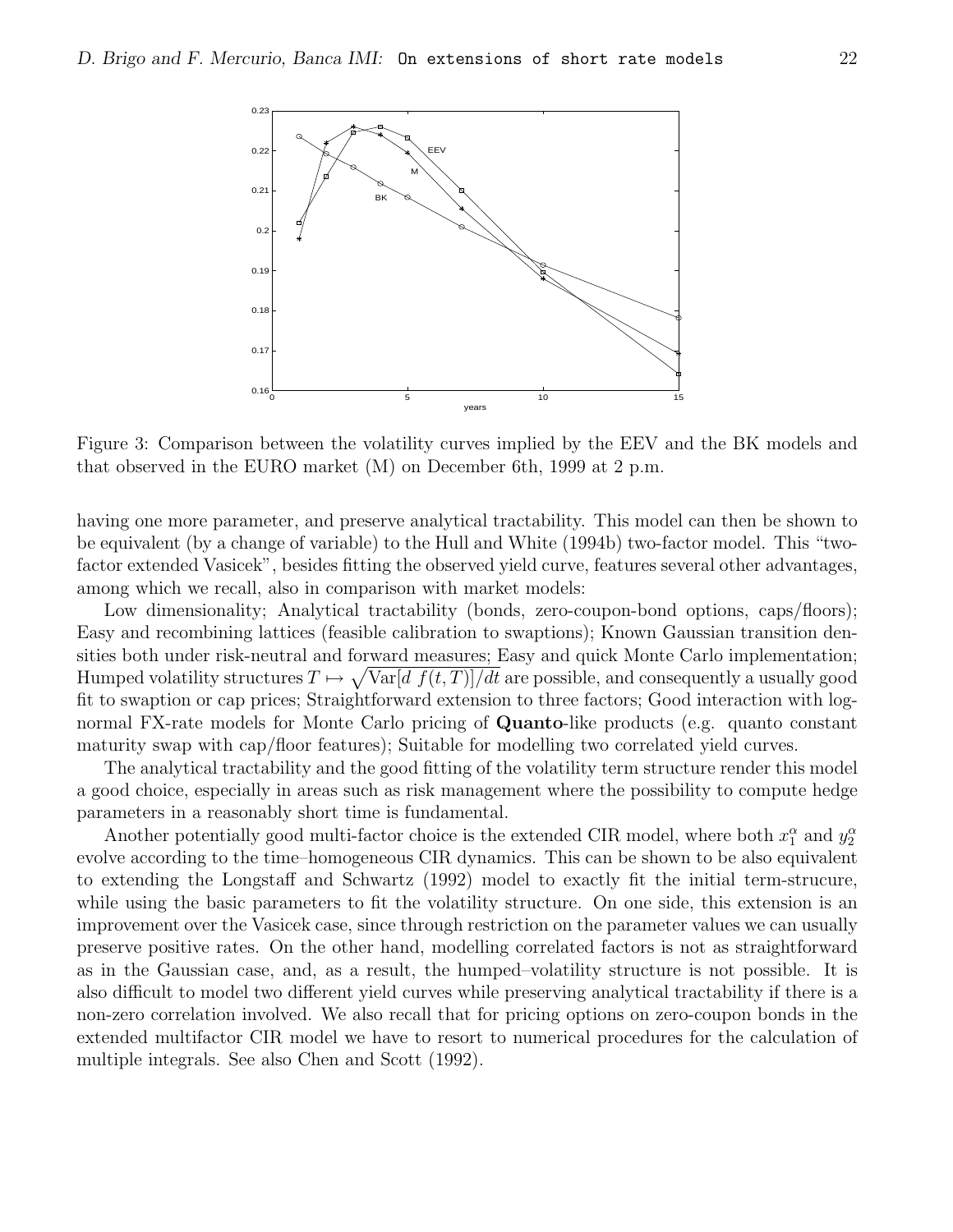| Reference Model | Tails           | AP                    | AOP |             | Multif.: ABP   Multifactor: AOP |
|-----------------|-----------------|-----------------------|-----|-------------|---------------------------------|
| Vasicek         |                 | Yes                   | Yes | Yes         | Yes                             |
|                 | n.c.            | Yes                   | Yes | Yes         | Yes (Mult. Int.)                |
| Dothan          | $\rho^{\prime}$ | (Mult. Int.)<br>Yes ( | No  | $_{\rm No}$ | Nο                              |
| Vasicek<br>Exp. |                 |                       | No  | No          | Nο                              |

Table 1: Analytical bond prices (ABP) and analytical bond–option prices (AOP)

### 11 Concluding remarks

In this paper we obtained an extension of any given time-homogenous (reference) model through a simple procedure. Our extension exactly fits the initial term structure of interest rates, and has different impacts according to the nature of the reference model. In Table 1 we give a short list of reference models and the corresponding features of the extended model. "Mult. Int" in the table denotes the need for a multiple numerical integration.

When looking at Table 1, it is important to notice that the CIR model is the only reference model with analytical formulae for both bonds and bond options and with an istantaneous–rate featuring tails which are fatter than in the Gaussian case. This is the reason why the ideal choice for the reference model to which our result can be applied is the CIR model, at least in the single factor case. Our extended CIR model retains all these properties.

Concerning the pricing of American type derivatives, a binomial tree can be constructed for each possible choice of the reference model, using for example the procedure outlined by Nelson and Ramaswamy (1990). In this case, the function  $\varphi$  must be explicitly computed through (5), so that additional (but not too severe) assumptions on the smoothness of the initial term structure of interest rates are required (the analytical expression for  $\varphi$  is also needed for pricing path-dependent claims through, for example, Monte Carlo simulations). A valuable alternative is constructing a trinomial tree as suggested by Hull and White (1994a). In this case, in fact, we can avoid the differentiation of the initial yield curve and produce a more accurate pricing.

Our result can be also applied to reference models which are not analytically tractable. In fact, it can be convenient to do so when the basic model features an easy tree–implementation or other numerically desirable properties, which are usually retained in the extended model. As an example, we analysed the Dothan (1979) and the "exponential Vasicek" cases.

Finally, in the paper we have considered explicitly only the extension in the single factor case. However, the generalization to two or more factors is indeed straightforward, and we hinted at its advantages in concrete situations.

## References

- [1] AVELLANEDA, M., and NEWMAN, J. (1998). Positive interest rates and nonlinear term structure models. Preprint, Courant Institute of Mathematical Sciences, New York University.
- [2] BJÖRK, T. (1997). Interest rate Theory, in *Lecture Notes In Mathematics*, Bressanone 1996, Berlin Heidelberg. Springer-Verlag.
- [3] BLACK, F. and KARASINSKI, P. (1991). Bond and option pricing when short rates are lognormal. Financial Analysts Journal, July-August 1991, pp .52-59.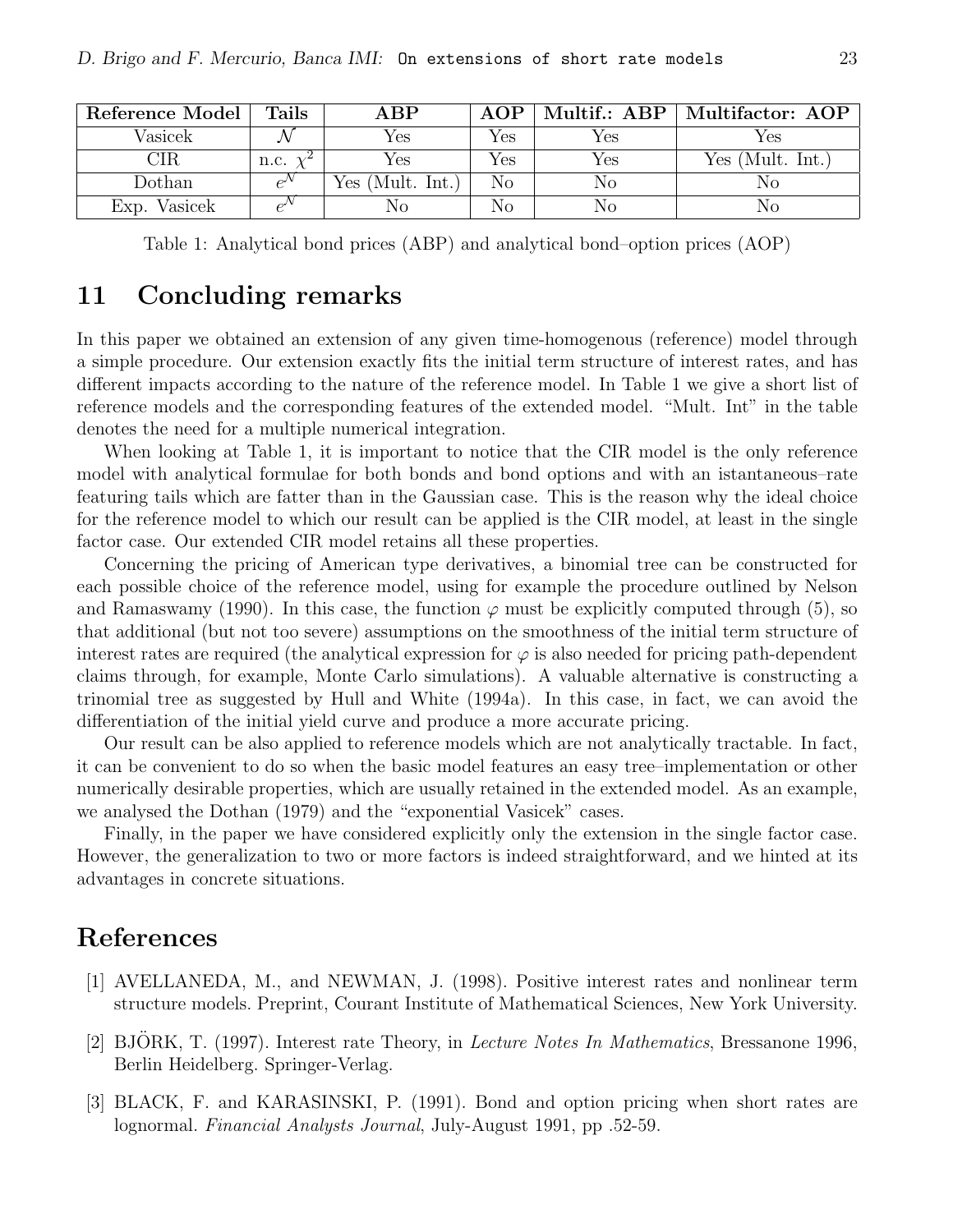- [4] BRACE, A., GATAREK, D., and MUSIELA, M. (1997). The market model of interest rate dynamics. Mathematical Finance, Vol. 7, pp. 127–154.
- [5] BRIGO, D., MAURI, G., MERCURIO, F., SARTORELLI, G. (1998). The  $CIR + \text{\textit{model}}$ : A new extension of the Cox-Ingersoll-Ross model with analytical calibration to bond and option prices. Internal Report, Banca IMI, Milan.
- [6] BRIGO, D. , MERCURIO, F. (2001). A deterministic-shift extension of analytically-tractable and time-homogeneous short-rate models. Finance and Stochastics 5, 369-388.
- [7] BRIGO, D. , MERCURIO, F. (2001). Interest Rate Models: Theory and Practice, Springer Verlag.
- [8] CHEN, R, and SCOTT, L. (1992). Pricing interest rate options in a two–factor Cox-Ingersoll-Ross model of the term structure. Review of Financial Studies, 5, pp. 613–636.
- [9] COX, J.C., INGERSOLL, J.E. and ROSS, S. (1985). A theory of the term structure of interest rates. Econometrica, 2 pp. 385-407.
- [10] COX, J.C., ROSS, S., and RUBINSTEIN, M. (1979). Option Pricing: A Simplified Approach. Journal of Financial Economics, 7 pagg. 229-263, 1979.
- [11] DAVIS, M. (1998). A note on the forward measure. Finance and Stochastics, 2, pp. 19-28.
- [12] DOTHAN, L.U. (1978). On the term structure of interest rates. Journal Of Financial Economics 6 pp. 59-69.
- [13] DUFFIE, D. (1996). Dynamic Asset Pricing Theory, Second Edition. Academic press, New York.
- [14] DYBVIG, P.H. (1988). Bond and bond option pricing based on the current term structure, Washington University working paper.
- [15] DYBVIG, P.H. (1997). Bond and Bond Option Pricing Based on the Current Term Structure. Mathematics of Derivative Securities, Michael A. H. Dempster and Stanley R. Pliska, eds. Cambridge: Cambridge University Press, pp. 271-293.
- [16] HEATH, D., JARROW, R., and MORTON, A. (1992). Bond pricing and the term structure of interest rates: a new methodology for contingent claim valuation. Econometrica 1, pp. 77-105.
- [17] HULL, J. and WHITE, A. (1990). Pricing interest-rate-derivative securities. The Review Of Financial Studies, 4 pp. 573-592.
- [18] HULL, J. and WHITE, A. (1994a). Numerical procedures for implementing term structure models I: single-factor models. The Journal Of Derivatives, Fall 1994 pp. 7-16, 1994.
- [19] HULL, J. and WHITE, A. (1994b). Numerical procedures for implementing term structure models II: two-factor models. The Journal Of Derivatives, Winter 1994, 37-47, 1994.
- [20] JAMSHIDIAN, F. (1988). The one–factor Gaussian interest rate model: Theory and implementation. Working paper, Merril Lynch Capital Markets.